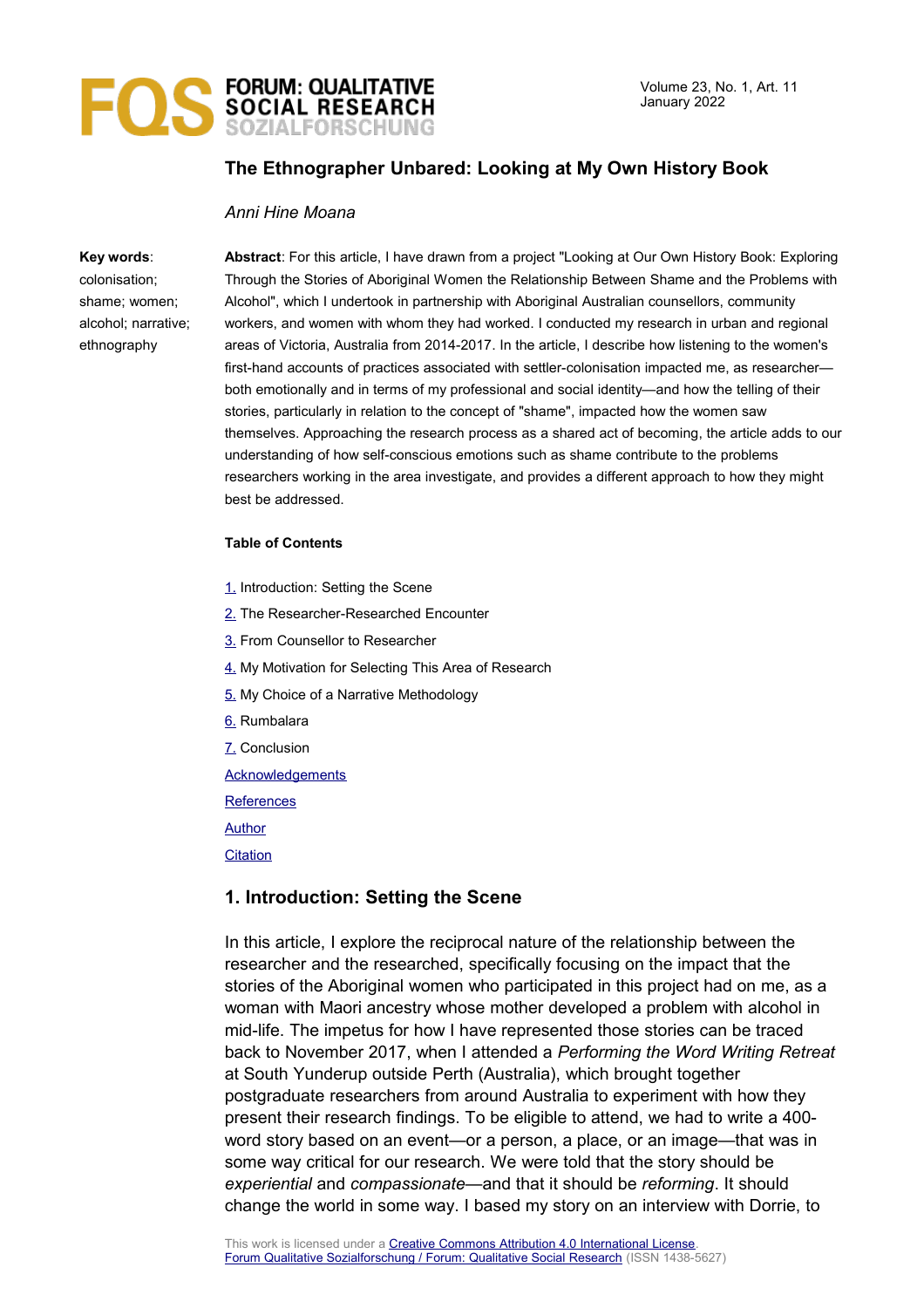whom I had been introduced by an Aboriginal community worker who is also a friend. The interview with Dorrie changed my world—crystallising for me why my research was important and giving me the courage to adopt an explicitly reflexive stance in how I wrote my thesis.

"Lately I have been having nightmares.

Often, I feel haunted.

Haunted by the stories of the women I've interviewed. Each has a story. Some about being stolen from their mothers. Some about their own children being stolen.

The stuff of nightmares.

Ours and theirs.

Dorrie has suffered each of her babies being snatched from her after birth—by the local family who had taken her.

It was all allowed, she said.

As were the beatings and abuse she suffered at the hands of the family. More than allowed, encouraged.

The stuff of nightmares.

From when she was old enough to hold a rag, Dorrie's job was to clean up after the owners' children and put away their toys.

The child slavery that she described had taken place in a western Victorian town in the 1950s. There were many such towns.

When she had outgrown her usefulness, Dorrie was thrown out. Discarded. She was 16. She won't say why. Only that the family there, in that town, were very cruel.

I won't say any more, she said.

The worst, she said, was seeing her own children brought up in that house. When her first baby was stolen, she went to the house to try to get her baby back. She was beaten up, hosed down, thrown out.

The Police, she said, did nothing.

That's when I started drinking, she said. I reckon it was after losing that first baby. Heart breaking it was.

After her last baby was taken, Dorrie moved away from that town, and never went back.

And after many years, some of her children made their way back to her.

Her daughter died of a heroin overdose when she was 30.

Heart breaking it was, she said, and my son denied my existence.

Ashamed, she said.

When I met her, she was living in a sparsely furnished ministry unit in one of Melbourne's most disadvantaged suburbs.

Pretty rough, she said.

There were several photos, and she pointed them out. One was of the daughter who had died, another of her son who would not acknowledge her.

A lady had asked her to make a speech about reconciliation, she said.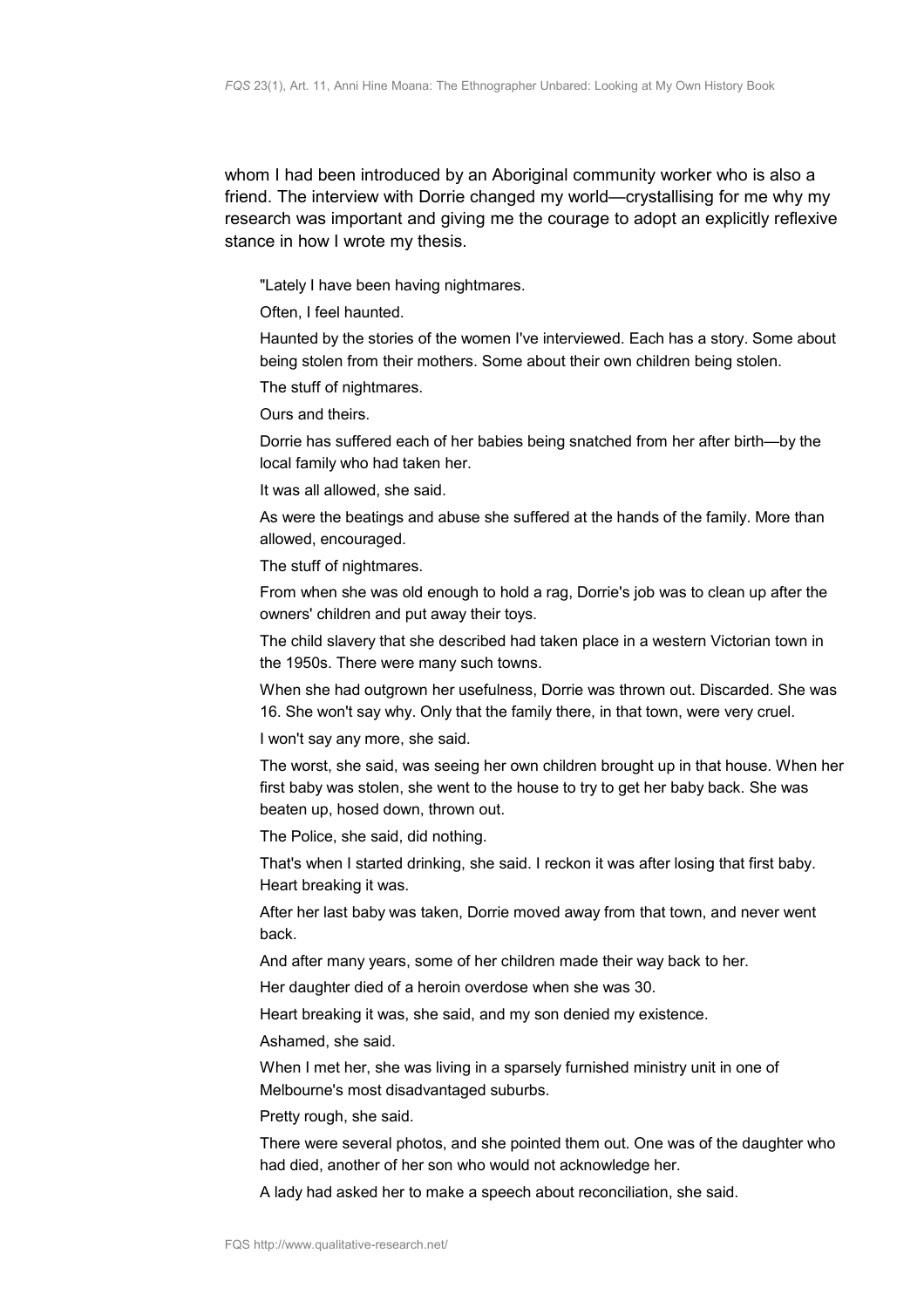Oh, I can't say no, she said, but I don't want to, though. But I want you Anni to tell people what happened to me. Most people don't know about all this going on. Heart breaking, it was" (HINE MOANA, 2018, p.xv-xvii). [1]

When I submitted my PhD thesis, I included the interview with Dorrie to underline a point that has been well established but not always honoured in the literature that the relationship between *researcher* and *researched* is, by its very nature, reciprocal. In this article, I will describe some of the reciprocal relationships that were formed between myself and Aboriginal counsellors, community workers and women who had used their services, and how these relationships impacted on the women and on me. I will reflect upon the encounter between the researcher and the researched, my journey from counsellor to participatory action researcher, my professional and deeply personal motivations for selecting my research topic, and the importance of the choice of a narrative methodology. In the way I do this, I am conscious that the article departs from some of the typical conventions of social science writing, particularly those that imply a positivist stance. [2]

Positivist approaches to knowledge run the risk of dehumanising and objectifying people, in particular those who have experienced colonisation and marginalisation (FOUCAULT, 1980 [1975]). Under the gaze of positivist research methods, indigenous populations have often experienced further disempowerment (SMITH, 1999). In this article, I make a conscious attempt at providing a reflexive account that honours the participants and positions the researcher as a person committed to decolonising practices, through positioning of Australian Aboriginal women *the researched*—as experts on their own experience (WHITE & EPSTON, 1990). Accordingly, I avoid the dominant narratives of deficit which continue to inform discussion on the prevalence of particular *problems* in indigenous populations who have experienced settler-colonisation (LANGTON, 1993) and privilege alternative narratives of wisdom, strength, and resilience as told by those whose lives continue to be impacted by the transgenerational trauma associated with the Australian genocide. Through positioning problems within social, historical, and cultural contexts (DENBOROUGH, 2008; FREEDMAN & COMBS, 1996; WHITE & EPSTON, 1990) I have not only come to understand more about the impact of the self-conscious emotion of shame on Aboriginal women and its relationship to alcohol related harms, but also developed a deeper understanding of myself through reflecting on my own mother's situation. [3]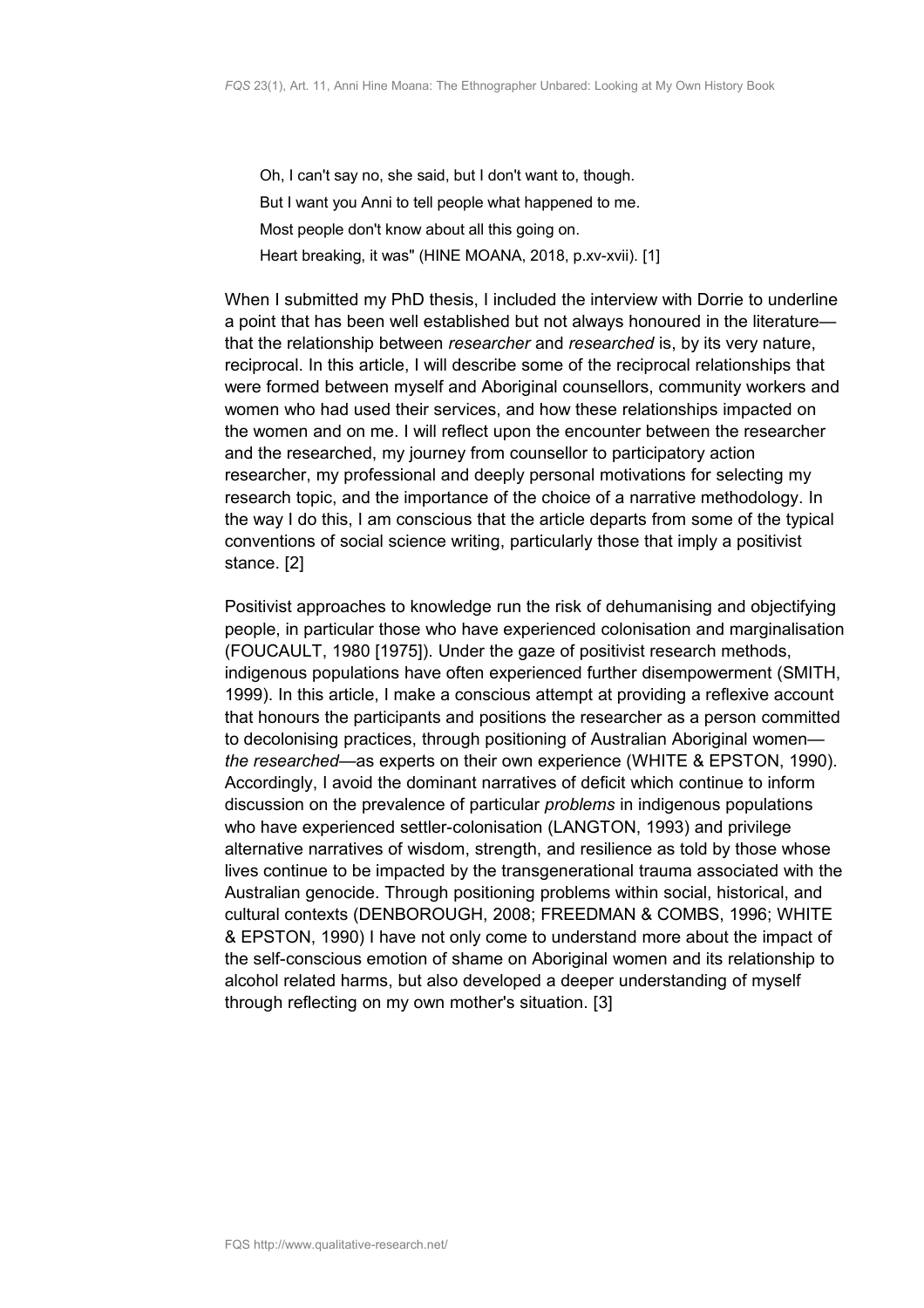#### <span id="page-3-0"></span>**2. The Researcher-Researched Encounter**

Each individual who participates in a research project, particularly a project aimed at looking at people's lived experience, will be transformed in some way by that encounter (AL-NATOUR, 2011; CHAUDRY, 2000). For the researcher, this can be difficult, particularly when excavating sites of human suffering such as expressed in the stories of indigenous peoples who have experienced settlercolonisation. In Australia, practices aimed at replacing the Aboriginal populations with white settlers included mass murders, the breaking up of communities, the forced removal of children from the families, and the creation of programs aimed at breeding out the colour through forced unions between lighter skinned Aboriginal women and white men (McGREGOR, 2002; STEPHENS, 2003). [4]

When Dorrie told me her story she spoke about her experience of being asked to give a talk on the topic of "reconciliation" by a white woman at a local Community Health Centre. Despite feeling that she did not want to "give a speech on reconciliation", Dorrie felt that she could not say "no" to a white woman. Her feeling that she could not say "no" to a white woman exemplifies some of the lasting effects of the oppression and trauma that she had experienced throughout her life as an Australian Aboriginal woman. Eventually, she turned off her phone rather than having to refuse the invitation from a woman who wanted "to wheel out a member of the stolen generation" at a public event, as she put it. Describing her reaction, she looked at me very directly and said—perhaps because of my facial expression or perhaps because she was aware of my Maori ancestry—that she thought that I would know all about how "white people" used Aboriginal people to make it look like "they cared". I had never met the white woman in question, but I understood where Dorrie was coming from. Many Aboriginal people who have spoken to me have shared their frustration at feeling used in this way. [5]

It has been found that in order for colonial powers succeed with settlercolonisation (WOLFE, 2006) which is aimed at the elimination of indigenous peoples (TATZ, 1999) the construction of racial discourse was necessary. Although it has taken many forms there has been a determination to secure the land, control the natural resources, and gain wealth. Thus, it has been necessary for colonisers not only to rid the land of the indigenous people but also to ensure that their continued existence is tenuous at best. As FREIRE (1970 [1968]) argued, it has been critical to the cultural interests of the invaders that those invaded be convinced of their own intrinsic inferiority, and of the cultural superiority of the invaders. The racial discourse of white superiority and associated practices and policies have been described by MIZOCK, HARKINS, RAY and MORANT (2011) as creating conditions of severe stress similar to symptoms associated with post-traumatic stress disorder (AMERICAN PSYCHIATRIC ASSOCIATION, 2013; CARTER, 2007). Due to the historical and social conditions created by invasion, the invaded may internalise the violence and express their sorrow through drinking (MATE, 2008). This is what happened to Dorrie. [6]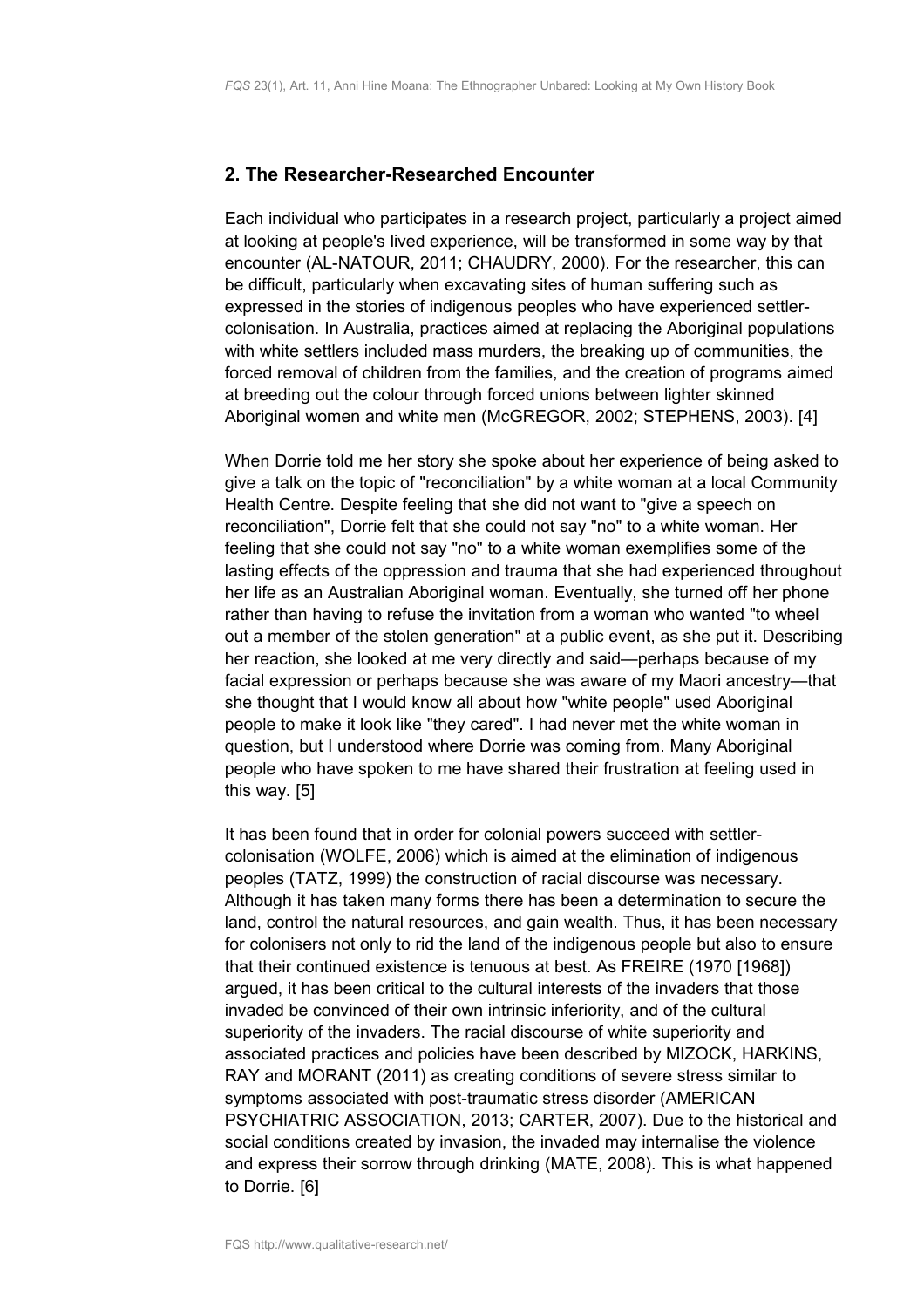I had been introduced to Dorrie through an Aboriginal community worker who is also a friend. Dorrie asked me to tell others about "what had happened" to her. That is all she asked of me. As a researcher using narrative inquiry committed to a relationship based on reciprocity, this became a grave responsibility, which I have tried to honour. How the encounter changed Dorrie, I will never truly know but I do know that following our interviews she thought of getting together with some other Aboriginal women who are members of the stolen generation and doing some writing. [7]

As a woman who had worked in community services, I found it difficult not to jump in and help to organise the appropriate services, and I did arrange for the Aboriginal community worker who had introduced me to Dorrie to link her to some local Aboriginal services, including one that worked specifically with the stolen generations. This went beyond what was strictly my role as a researcher committed to participatory action research (PAR), which was limited to listening to her story and then acting upon it by keeping my word and telling Dorrie's story to others. But sitting opposite a woman the same age as myself detailing the brutal abuse that she suffered as a child slave, and realising, to use her words, "the extent to which this shit went on", blurred the demarcation between researcher and a fellow human being responding to another's suffering. [8]

# <span id="page-4-0"></span>**3. From Counsellor to Researcher**

Before commencing my research, having been a counsellor for many years, I thought that I was well acquainted with stories of human suffering and injustice (WALDEGRAVE, 2005, 2012). Having worked in community mental health (MH) and alcohol and other drug (AOD) services, I believed that I had a pretty *thick skin*, but nothing in my training or in my counselling experience could have prepared me for some of the narratives that I heard from the Aboriginal counsellors, community workers and service users who participated in the study. As a *researcher*, I was there to listen and record what I heard—rather than applying what I had been trained to do. I also knew that each woman was seeing a good Aboriginal counsellor, with whom I felt I was implicitly working in partnership. [9]

Many Aboriginal services use narrative approaches to counselling and community work, which mirrored not only my approach as a counsellor who uses narrative and trauma-informed practices, but also my approach as a PAR researcher. Narrative approaches to therapy (developed in Australia through a collaboration between Aboriginal and non-Aboriginal practitioners) are distinguished from other approaches to therapy through the way that personal problems are positioned within an historical, social, and cultural context (BACON, 2007, 2013) and through the way they adopt an explicitly reflexive position. I maintained this position as a researcher, instituting as part of my reflexive practice the keeping of a journal detailing the impact of the research on me as an active participant, rather than a neutral observer, in the research process. The following journal entry relates my initial meeting with Dorrie.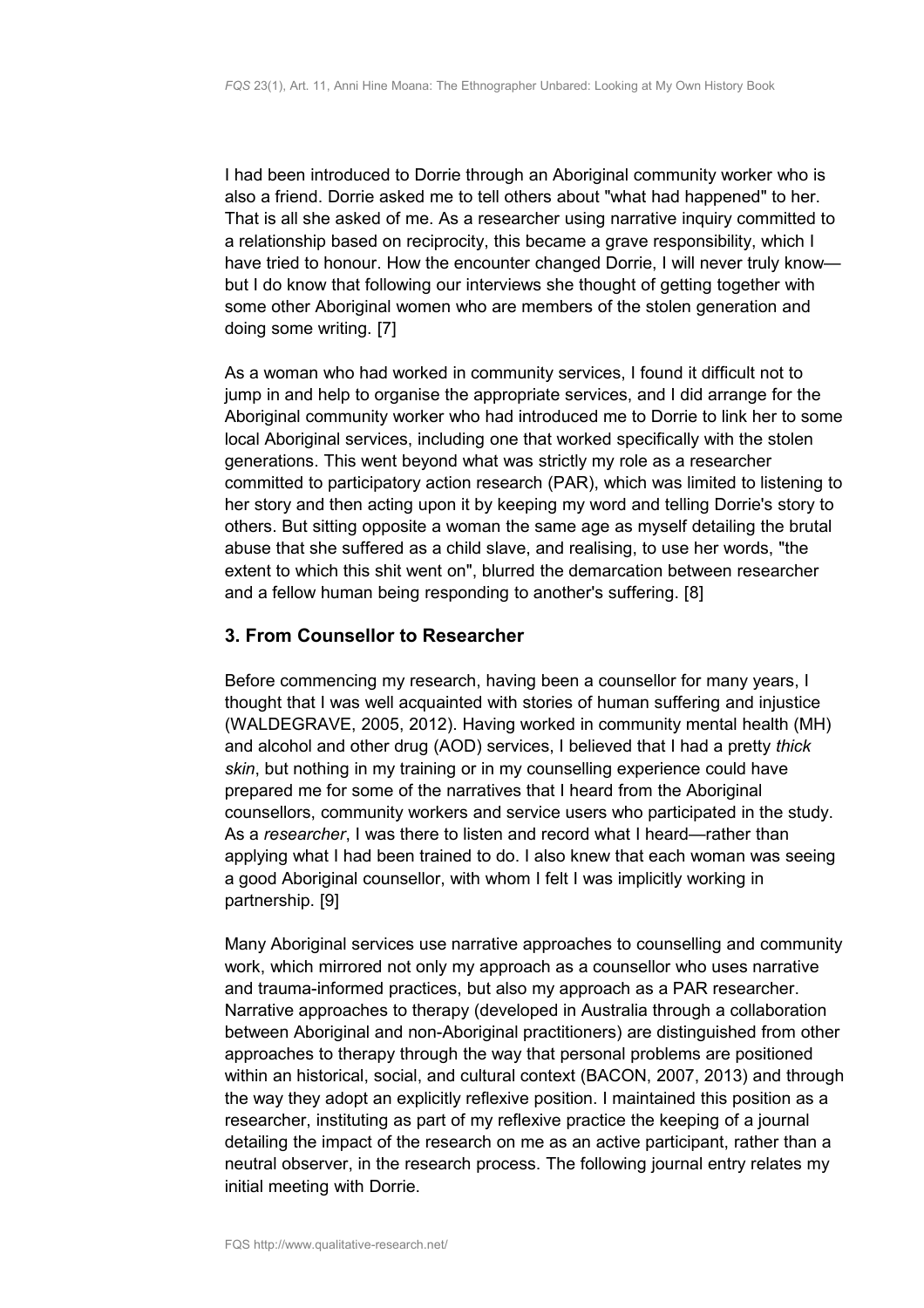"The woman that I met today, Dorrie, shared with me a harrowing story that I am finding very difficult to process. I have never before sat with someone whilst they provided a first-person account of their life as a child slave.

Dorrie was stolen, denied schooling, and made to work hard for a brutal family who frequently bashed her and later took her own babies away. Dorrie is not well physically. She suffers from diabetes and other health issues. She seems to be struggling with household tasks and said that she would like some more help. I was glad that Cecily was there with me, as she said that she will look into services that may be available through the Aboriginal health worker at the community health centre. There is a local food share co-op, and Cecily has asked me if I would help her to pick up some fresh fruit and vegetables for Dorrie on Friday, as she thinks that Dorrie and her sister are not eating well" (Journal Entry, March 17, 2016). [10]

The role of researcher, I began to discover, was very different to that of counsellor, although each may be involved in excavating sites of human suffering. People usually see a counsellor when they have a *presenting* problem, which they—or the *professionals* to whom they are referred—seek to address. Most want to tell their story and feel heard, and the role of *witness* can play an important therapeutic function (DENBOROUGH, 2008). Sometimes people see a counsellor because they want to change something in order to live in a preferred way. This occurs a lot in AOD work. People speak of many things in counselling sessions and many stories are told. [11]

After working for some years in community settings, I had developed the understanding that therapeutic work and social research must critically engage with the historical, political, cultural, and social contexts in which some problems flourish (BRAVE HEART & DeBRUYN, 1998; CARTER, 2007; DRAHM-BUTLER, 2015; FREIRE, 1970 [1968]; WHITE & EPSTON, 1990), but it was not until I began to work with the Aboriginal women who participated in my research that I fully appreciated why these contexts are so critically important. [12]

I found that being accepted as a researcher who critically engaged with their historical, political, cultural, and social contexts meant that in a few hours the research participants would share details that in a counselling context may take weeks to surface. They were not presenting *problems* to me, but were sharing their lived experiences, their insights, and their wisdom. They trusted me. I had been vouched for (VICARY & WESTERMAN, 2004), in each case by an Aboriginal counsellor or community worker, and as I sat beside them and listened, I did not ask many questions but waited for them to speak. I told them that I felt honoured to meet them and to be entrusted with their stories. I always began by acknowledging their status as First Nation people and survivors of the Australian genocide (TATZ, 1999). All of the participants were eager for their story to be told and it was clear that this interaction with me as researcher provided an opportunity for their story to go beyond the confines of a therapeutic relationship. The stories, whether told by the women or by their Aboriginal counsellors and community workers, related at great personal depth the experience of the ongoing suffering associated with being an Aboriginal person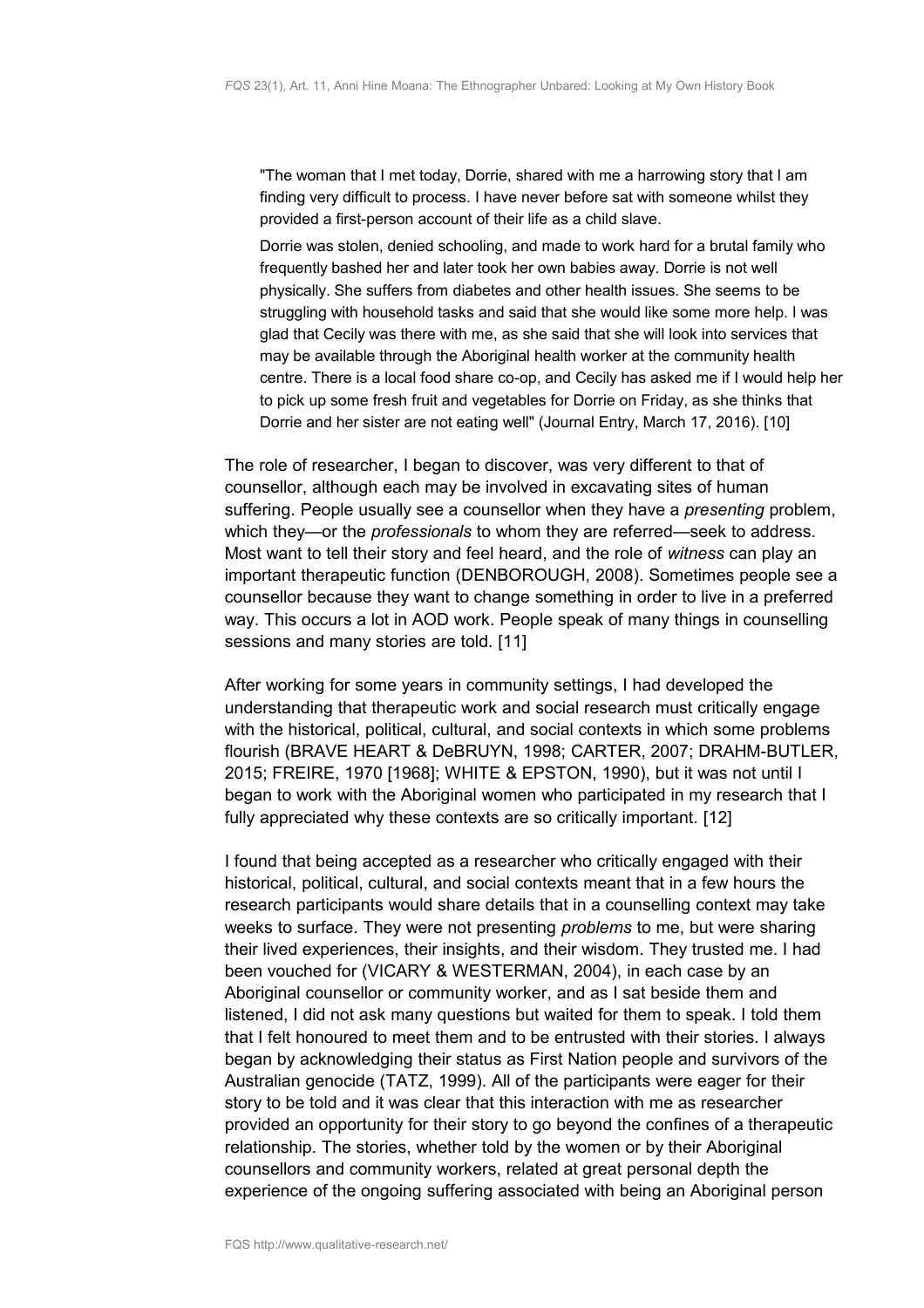living in Australia. The conversations were far ranging and often devastating to hear. The stories of being taken from their mothers, kept by white families as child slaves, abused and beaten, resonated with my memories of my own mother's fears and passionate declarations about how wrong it was to remove children from their families. It was only years after her death that I was to discover that as an infant my mother had been removed from her own mother's care and had spent a year in an orphanage until she was released into the care of her grandmother. It was only then that I understood why my mother fretted about social status and why she had sent me to an Anglican girl's grammar school, much like the one that she had been sent to by her grandmother, to be taught to speak well and to have the manners *of a lady* to hide an abiding sense of shame. [13]

Many of the women participating in the study spoke casually about their awareness of their low social status in terms of how white people in Australia viewed them. As one commented: "They see us all as drunks anyway". Dorrie had said: "Oh, there is a lot of pain and a lot of shame about not being white, and a lot of [Aboriginal] women feel really bad about themselves"—just as my mother had felt *really bad* about herself. Hearing their stories brought me closer to an understanding of my mother and myself, and, I believe, equipped me as a researcher to more fully comprehend, at a deeper experiential level, the pain and the suffering the women expressed. [14]

Pearl, another participant who had come from a family traumatised by generations of forced child-removal policies, said that she had always felt excluded from mainstream society. Throughout the interview, Pearl spoke of her feelings of "worthlessness and shame", which she identified as "common problems for Aboriginal women". She related her experience of shame to experiences of racism and social stigma associated with her identity as an Aboriginal woman. She said that she "felt very self-conscious about being looked at by white people" when she went out—and felt that white people looked down on her and judged her. "A lot of people don't really like us", she said. I asked Pearl if she could tell me what type of people she meant. She tossed her head, laughed and said: "Yeah, as if you don't know ... whitefellas". [15]

Pearl's referring to her experience of the general attitude of *whitefellas* towards Aboriginal women with such openness confirmed for me the efficacy of my research methodology. Had I presented myself as a positivist researcher I doubt that the women would have shared their stories. This type of information would not have been elicited had I chosen standard social science methods such as structured interviews or questionnaires, and the result would have been a research report that missed the stories that deserve and need to be told. Pearl responded to me as a woman who could be trusted not to objectify her, but sit beside her and, in honouring her story, honour her. [16]

In Australian Aboriginal cultures, as in many First Nation cultures throughout the world, storytelling is central (BACON, 2007, 2013; MORSEU-DIOP, 2013; WINGARD & LESTER, 2005). Through storytelling, both researcher and researched share something of themselves and together attach meaning to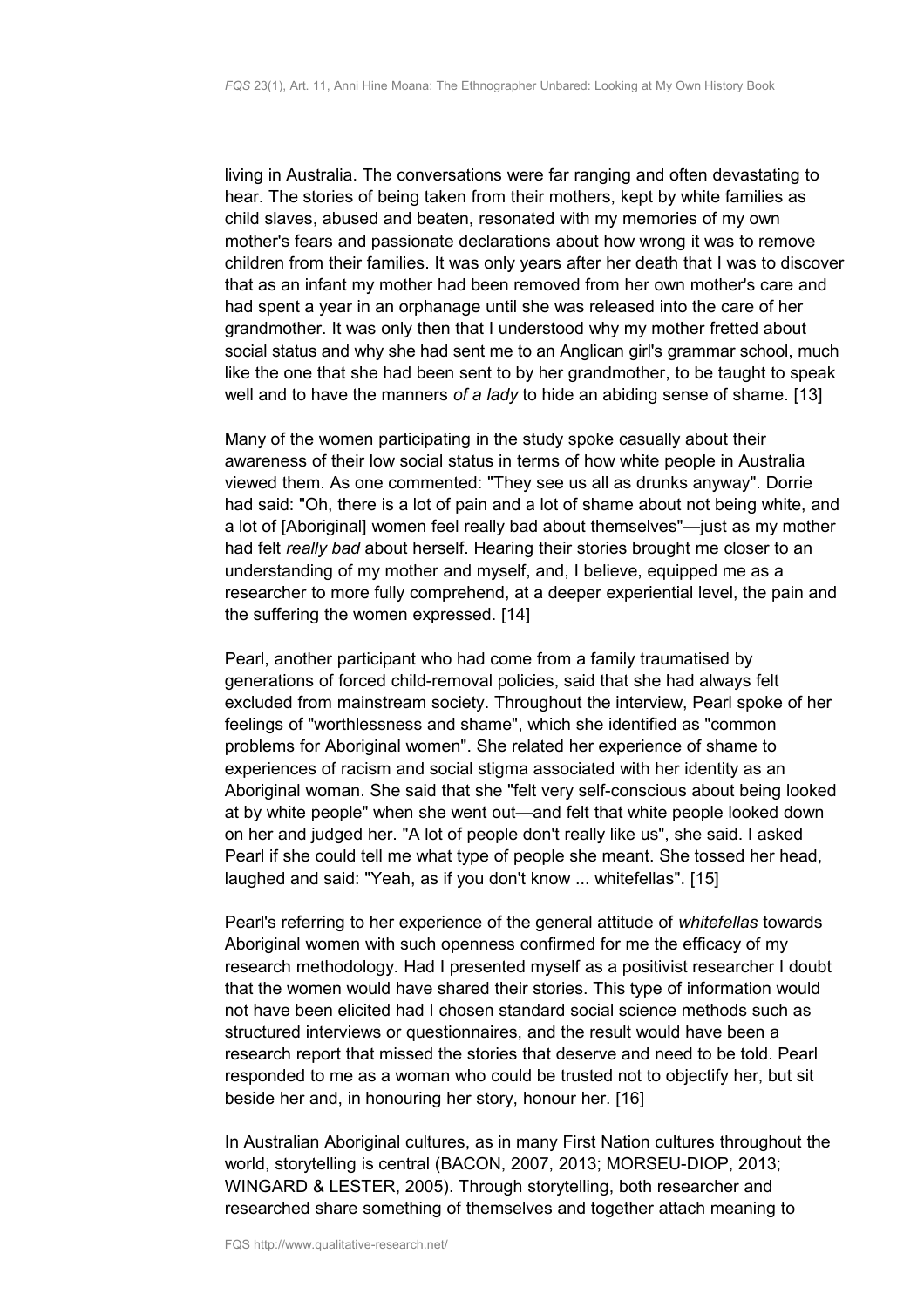experience. Australian Aboriginal people call this *yarning*, and many times when I was contacting a participant to find out when they would have time to talk to me, I was being invited to come by for a *yarn*. [17]

Ruby, another Aboriginal woman who invited me over for a yarn, spoke very openly about the feelings of shame that she had experienced due to the stigma associated with her social status as an Aboriginal woman (JOHNSON, 2015; PHELAN, LUCAS, RIDGEWAY & TAYLOR, 2014). She described her experiences of emotional pain, shame, and loss as overwhelming and related how, for a long time, alcohol had been useful in numbing that pain. It was when she decided that it was time to stop drinking that she sought help from the local Aboriginal AOD service. [18]

As with Pearl, Ruby found that being able to tell her story and feel heard made a difference, and her counsellor's way of responding to her story had really helped. Ruby's counsellor, an Aboriginal woman who was open about being a member of the Stolen Generations, had supported the emergence of new stories—stories that positioned Ruby's life experiences, including the drinking, shame and despair, in a social, historical and political context. Ruby told me that she now realised that her use of alcohol had been part of a "bigger picture", in which injustice played a significant part, and she summed up the way that Aboriginal women were treated as "simply not fair". She said that through her work with the Aboriginal counsellor, Aunty Suzanne NELSON, she had come to accept herself. She spoke about the importance of forgiving herself, and how coming to an understanding of what she described as *her own history book* had been helpful. [19]

Essential to this understanding and acceptance was the realisation, gained in conversations with her counsellor, that many Aboriginal women become mothers without having experienced what it was to be mothered or parented properly themselves*.* Ruby comes from a line of women who were all removed from their mothers, and she said that through the counselling she had come to *really understand* the effects of *historical and transgenerational trauma* on the current generations (CHAMBERLAIN et al., 2019; GEE, DUDGEON, SCHULTZ, HART & KELLY, 2014; HUMAN RIGHTS AND EQUAL OPPORTUNITY COMMISSION [HREOC], 1997, 2007). [20]

It was very moving to hear Ruby's account of how through meeting her counsellor, and *looking at her own history book,* she had come to realise that her harmful use of alcohol was related to her experiences of trauma (MATE, 2008)*.*

"I was humbled by Ruby's personal insight and the way she positioned her experiences in a broader social and historical context. Aunty Suzanne's use of the history book metaphor seemed to have helped Ruby to recognise that there had been a great deal of loss, trauma and injustice in her life, and that she learnt to drink for pain relief as a child, living on the streets. This realisation, she said, helped her to feel less shame and stop being so down on herself. All of this brought to mind the situation of my own mother, and I wondered if Ruby had a sense that what she was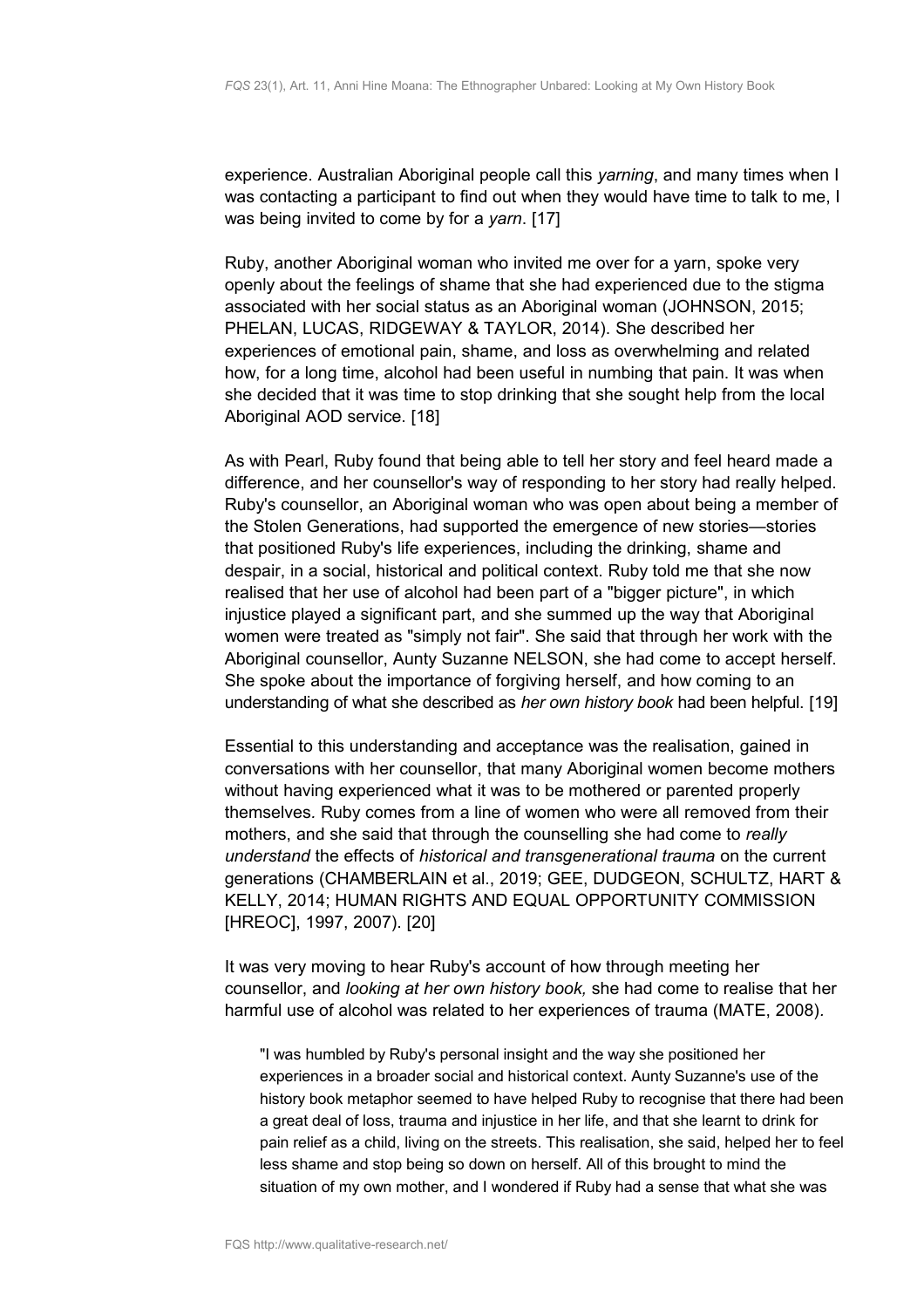telling me was about me and my mother as well as her" (Journal Entry, February 2, 2016). [21]

Ruby had looked at her own personal history with more understanding of the context in which her alcohol problem developed, which had led to more selfcompassion. Listening to stories like Ruby's, I learned through direct testimony how gendered racism was experienced and how the shame that many felt was because of the stories that they had been told about themselves by others (CONOR, 2016; HUGGINS, 1998; TOWNEY, 2005). This, combined with my heightened awareness of how the burden of shame weighed down my own mother, equipped me, I believe, as a researcher to identify with my *subjects* and give voice to *their* construction of reality.

"After listening to Ruby's story today, I wished that my own mother, although not an Australian Aboriginal woman and not having been subjected to anywhere near the same levels of trauma, had been able to look at her own alcohol related problems and her shame about her origins in a social, political and historical context" (Journal Entry, March 16, 2016). [22]

Shame is a relational emotion, and how such *relational* emotions are psychosocial constructs embedded in culture, environment, and family narratives has been shown in the literature (TRACEY, ROBINS & TANGNEY, 2007). Shame has been described as a complex emotion that has a great effect on an individual's social identity and always occurs within culturally specific contexts. Unlike a basic emotion such as fear, shame does not serve any biological or evolutionary purpose, but arises when an individual feels a sense of personal inadequacy or deficit, which in turn is related to the individual's perception of how others may view them (DEARING, STUEWIG & TANGNEY, 2005; GOFFMAN, 1963; POTTER-EFRON, 2002). [23]

A useful framework for understanding the relational nature of self-conscious emotions such as shame is BERGER and LUCKMANN's (1966) work on the social construction of reality. According to this perspective, society is not independent of a person's construction of that society. Rather, society is understood as humanly produced, with no ontological status apart from the human activity that produces it. Just as society is a human product, so too a person is a social product, with the two elements inseparably and dialectically related. This sociological description summed up for me what I was now experiencing with the women. [24]

In western psychology, the standards against which an individual's healthy development or mental state are measured tend to be those of the white middle class (FOX & PRILLELTENSKY, 1997). Until recently, little consideration has been given to how Aboriginal people see the world or what constitutes their experience of life, and how this differs from the worldview and experiences of the white middle class (CARVAJAL & YOUNG, 2008; JOHNSON, 2015). Critical psychology, on the other hand, asserts that psychology and its practices should be concerned with issues of social justice and explicitly opposes the use of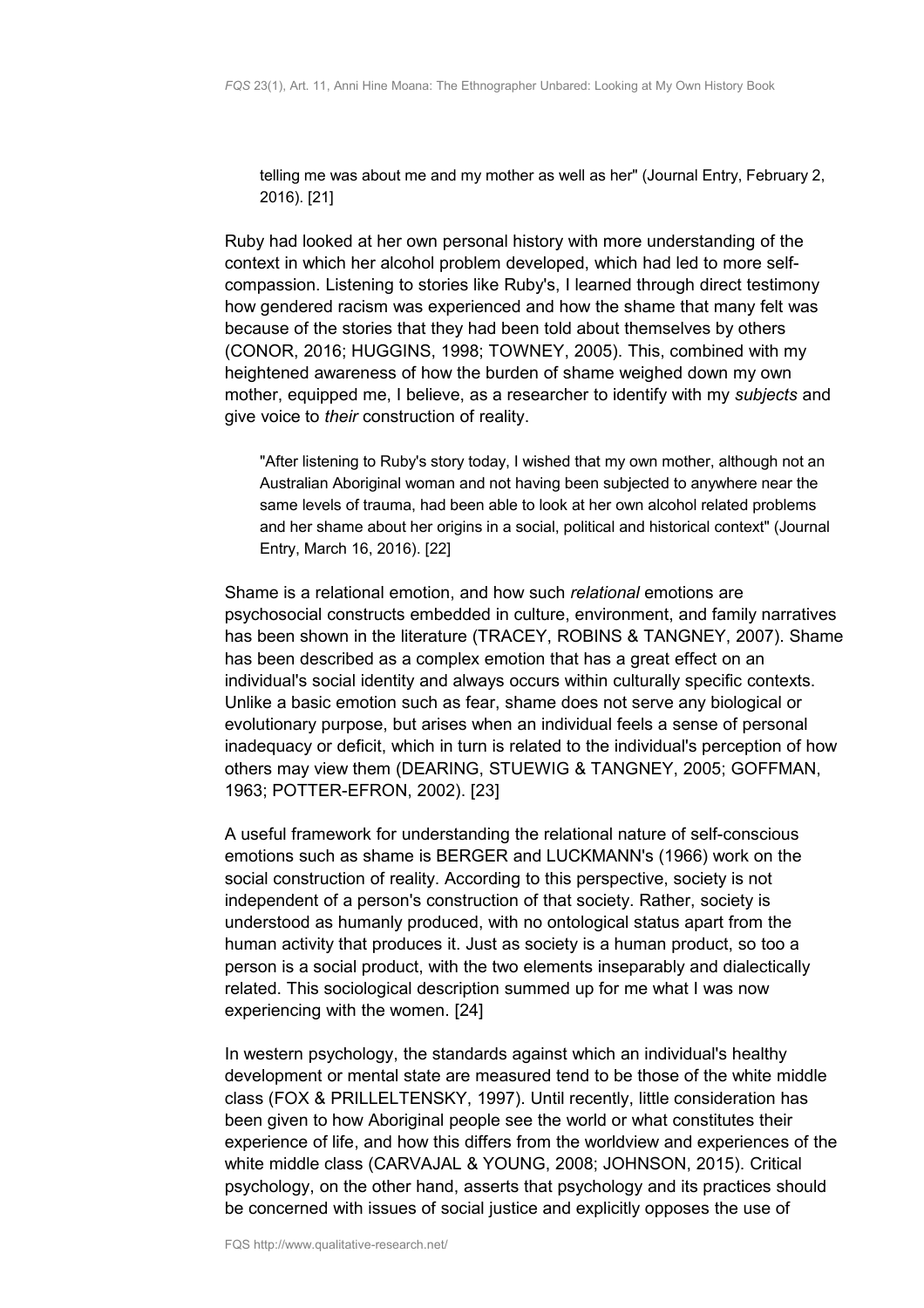counselling and other psychological practices that engage in or perpetuate social and political injustice and oppression (PRILLELTENSKY & NELSON, 2002). Further, it argues that a client's personal experiences of problems are best conceptualised within a specific social, historical, and political environment and not as the result of intrapsychic deficits—whether this be articulated as faulty thinking, poor social skills, a lack of resilience, or poor life choices. According to critical psychology, such factors have particular resonance when working with people whose lives have been affected by racism and oppression. According to PRILLELTENSKY (2008), counselling practices that do not recognise social and political injustice risk blaming victims of racism and injustice for the problems that accompany experiences of oppression (BRAVE HEART, 1999, 2004; BRAVE HEART & DeBRUYN, 1998; FOX & PRILLELTENSKY, 1997; PRILLELTENSKY, 2008). [25]

Indeed, it has been found that many of the narratives constructed around the trauma and ongoing suffering of indigenous peoples that attribute deficit to individuals and communities not only contribute to further despair but may also create conditions under which alcohol problems emerge and are maintained (RAMIREZ & HAMMACK, 2014). Accordingly, any therapeutic approach that focuses primarily on changing behaviour may ignore the deeper layers of narrative that run under, over and beside that problem story (MANUEL & POSLUNS, 1974). The individualism that underpins much of Western psychological discourse and practice has been found to be in conflict with Aboriginal worldviews and cultural frames of reference, and, as DRAHM-BUTLER (2015) has argued, in order to deliver appropriate services to Aboriginal Australians, there is a need to strengthen a rights-based holistic approach to health and wellbeing. What I found in my work with the women is that there is also a need to *listen to* and *privilege* what we are told by the people with whom we work. [26]

Narrative practices are used by Aboriginal counsellors and community workers to decolonise identity stories (DRAHM-BUTLER, 2015). As a counsellor using narrative approaches to therapy, I had learned to listen, not only to the *problem* story (usually the dominant narrative) but for the *alternative* story. This is of particular significance when a person's social identity has been impacted by racial discourse and systemic injustice. Listening for alternative stories may help to externalise problems as they position the person as separate to the problem (WHITE & EPSTON, 1990). Through looking at problems through a narrative lens new possibilities emerge, some of which may support the emergence of a more positive self-account (FREEDMAN & COMBS, 1996). [27]

Throughout this research journey I found my own social identity shifting in a more positive direction as I learned more about the power of resisting dominant narratives from the Australian Aboriginal women who participated in this project. At the same time, the women who shared their stories with me about the relationship of shame to harmful alcohol use often commented on how, through sharing their stories and understanding their drinking as a response to trauma, they were able to practise more self-compassion. For the first time ever, I was in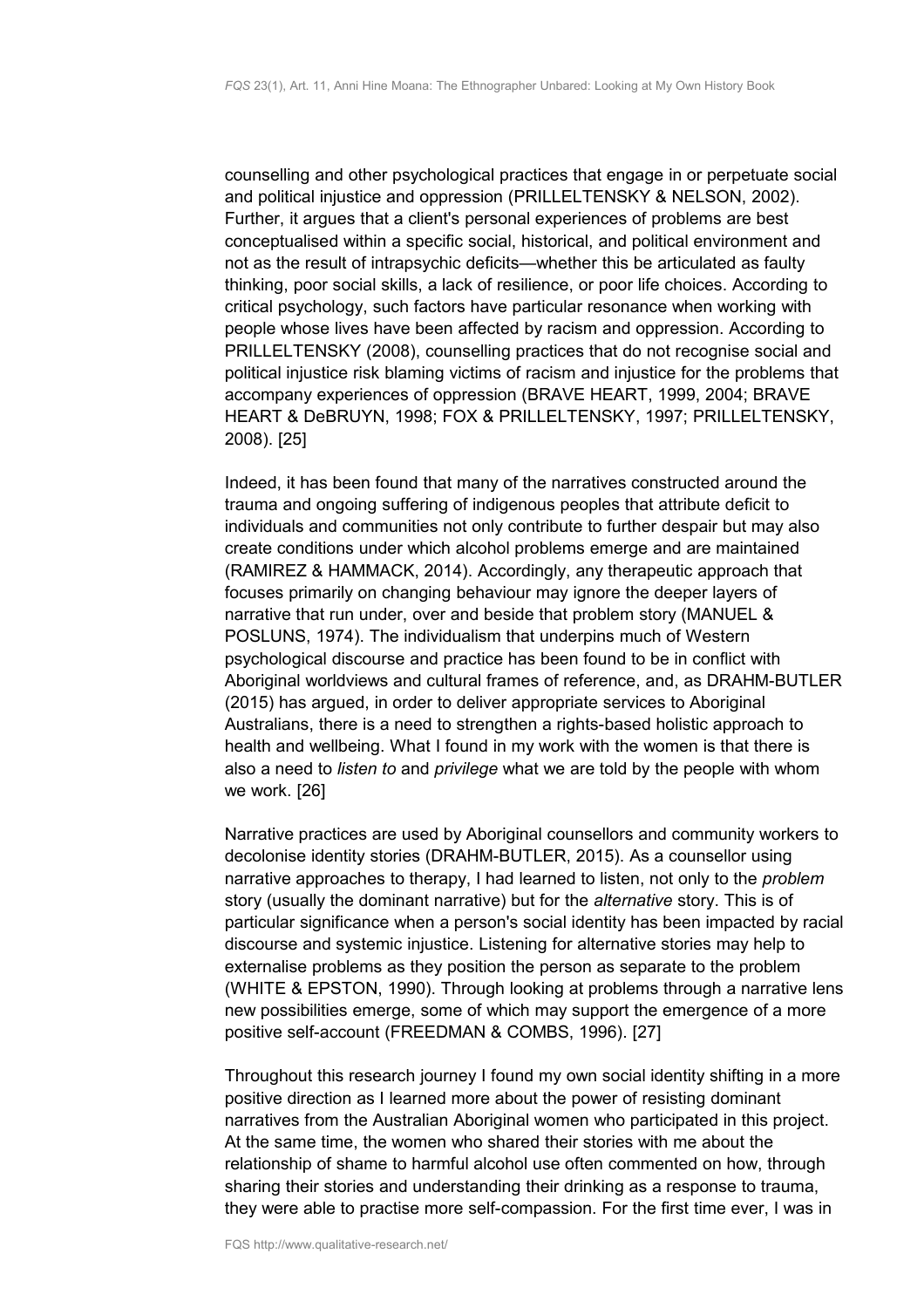an environment in which I was free to speak about my family background without fear of judgement or of being labelled. For me this was quite a revelation and a relief. [28]

Yorta Yorta elder and counsellor Uncle Lance James spoke at length (*yarned*) with me about the effects associated with shame that occur as a result of racial discourse. During our first encounter, Uncle Lance described Aboriginal women as occupying the *lowest rung of the social ladder in Australia*. Great nephew of the famous Yorta Yorta activist William COOPER, Uncle Lance was telling it to me the way he saw it, and was entrusting me with the responsibility of sharing his words with others who may care to listen. In doing so, he contributed to my becoming a different type of researcher, aware that in order to gain any insight into the experience of Aboriginal women who had experienced a problem with alcohol, I could not separate the personal from the political.

"The way Uncle Lance James spoke very openly today about the low social status of Aboriginal women, emphasising that the manner in which Aboriginal people continue to be stigmatised and oppressed continues to be a major human-rights issue, made me feel uncomfortable. Such matters (of social status), although they frequently invoke feelings of anxiety, are rarely spoken about and although I felt uncomfortable, I was pleased that he felt free to name it.

It was clear from what Uncle Lance told me that in order to support Aboriginal women seeking help for an alcohol problem, they need to be able to tell their stories and to feel heard. I was heartened and humbled by his comment that he really liked to listen to their stories properly to ensure that they felt heard.

I found myself wishing that non-Aboriginal AOD counsellors, social workers and policy makers in Australia could listen to this elder and hear what he is saying about how we should be working with Aboriginal clients.

I felt encouraged by Uncle Lance's statements about the value of narrative approaches and his comment that a lot of white AOD counsellors do not focus enough on the pain, shame and transgenerational trauma that have been experienced by Aboriginal clients. He said that a lot of them talk too much and do not seem to listen. This erased some of my self-doubts and confirmed for me the importance of my research" (Journal Entry, November 17, 2015). [29]

# <span id="page-10-0"></span>**4. My Motivation for Selecting This Area of Research**

My decision to undertake this topic of investigation arose from my professional experience of having worked as a counsellor and counselling supervisor in a range of mental health and alcohol and other drug services in Melbourne. As a clinical supervisor, I had worked with counsellors from Aboriginal Community-Controlled Organisations (ACCHO) as well as with counsellors who worked in multicultural and mainstream counselling services, where I listened to many narratives, not only of traumatic events but also of strength in the face of unimaginable pain. [30]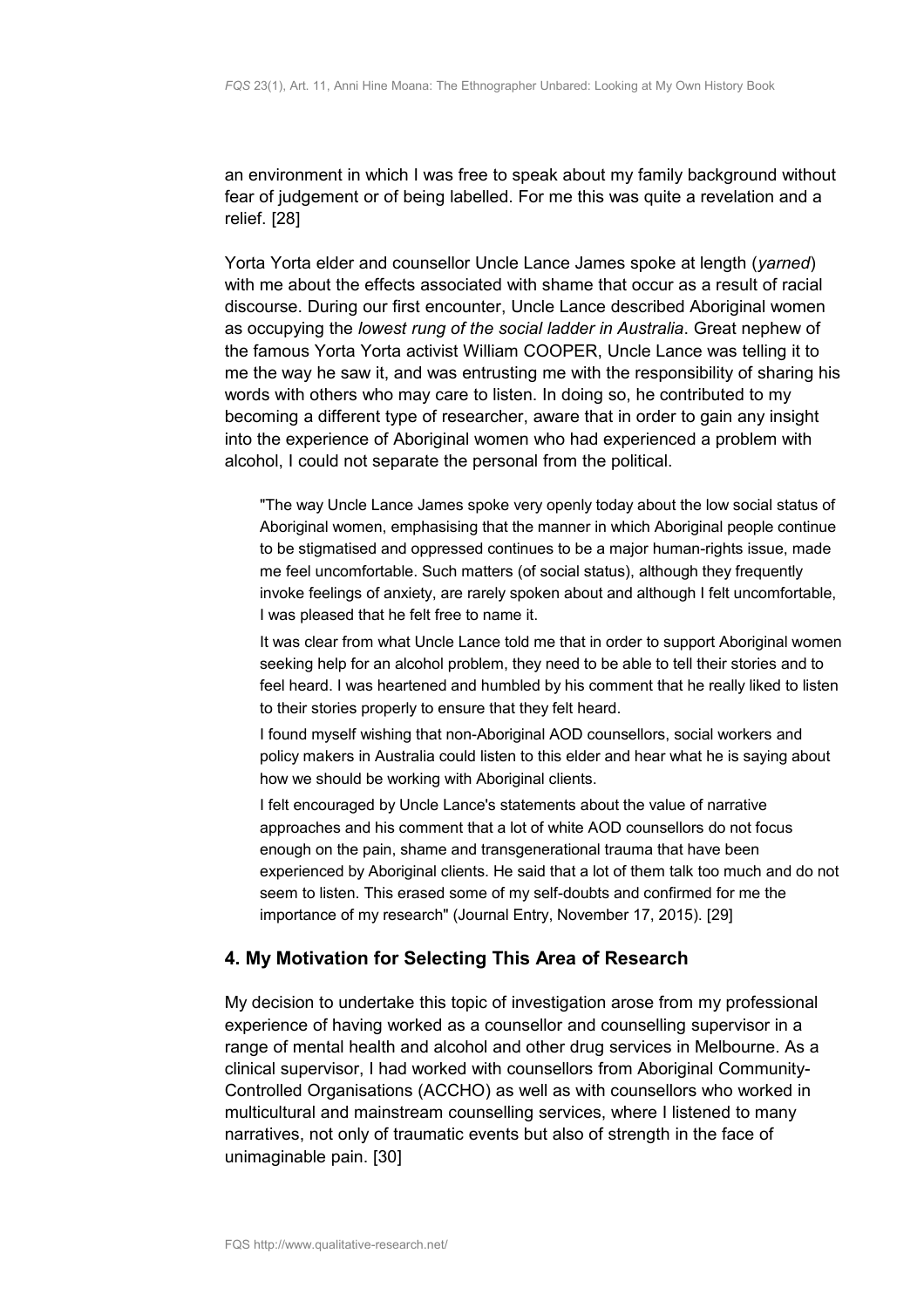Every Aboriginal woman I saw—initially as a counsellor and then as a researcher —shared stories of loss and trauma. Some spoke about being taken from their mothers, as were their mothers and grandmothers, and others spoke of having their own children taken away (ATKINSON, 2002; BENNETT, 2013; DRAHM-BUTLER, 2015). Others described the grief they suffered at the early death of a parent or sibling, with the impacts of the widely reported gap in life expectancy between Aboriginal and non-Aboriginal Australians an ever-present reality in my work. Amongst my Aboriginal women friends, some who came to be key cultural advisors in this research journey, experiences of bereavement were frequent. [31]

But there was something else. As WALDEGRAVE observed:

"Therapists, as a professional group, are the most informed 'experts' of the collective grounded levels of hurt, sadness, and pain in modern countries. Those who live in deep pain are of course the primary experts in the sadness and hurt they and their communities experience, but therapists are the professional helpers who continually witness that pain with many individuals and families and across a variety of communities week after week. As such, they carry a substantial responsibility to identify, quantify, and describe the severity and causes of it. This is ethically essential if they are committed to honouring their client group" (2005, p.271). [32]

WALDEGRAVE's observation raises a fundamental question about the factors or conditions that enable a researcher to identify and describe the severity and underlying causes of the pain and hurt in the people they *research*. A key part of the answer to that question, for me, centred on my realisation of the centrality of *shame*. What struck me in the course of the research was how the self-conscious emotion of shame seemed to turn up in most of the narratives that the Aboriginal women shared with me. What also struck me was how the emotion came about, not because of anything that any of the women had done, but as a result of the stories that they had been told about themselves (GOFFMAN, 1963; TOWNEY, 2005). [33]

According to what I had heard, many Aboriginal women had been subjected to a potent range of toxic manifestations of gendered racism which had encouraged them to feel bad about themselves. Increasingly, it became clear that the selfconscious emotion of shame had come about because they felt that their identity was in deficit—which has been found to be common in women who have experienced alcohol problems (CONOR, 2016; HREOC, 1997; TRACEY et al., 2007).

"Aunty Suzanne phoned this afternoon. I'd been wanting to catch up with her to ask her permission to use her metaphor of the 'history book' for the title of this thesis. She said that she was quite happy that I use it. She asked me what I was up to. I told her that I had been thinking about the amount of internalised racism that I had heard about in the interviews.

'That's no wonder', she said, 'given the constant racism that Aboriginal people grow up with and put up with throughout their lives'. She recalled how at primary school a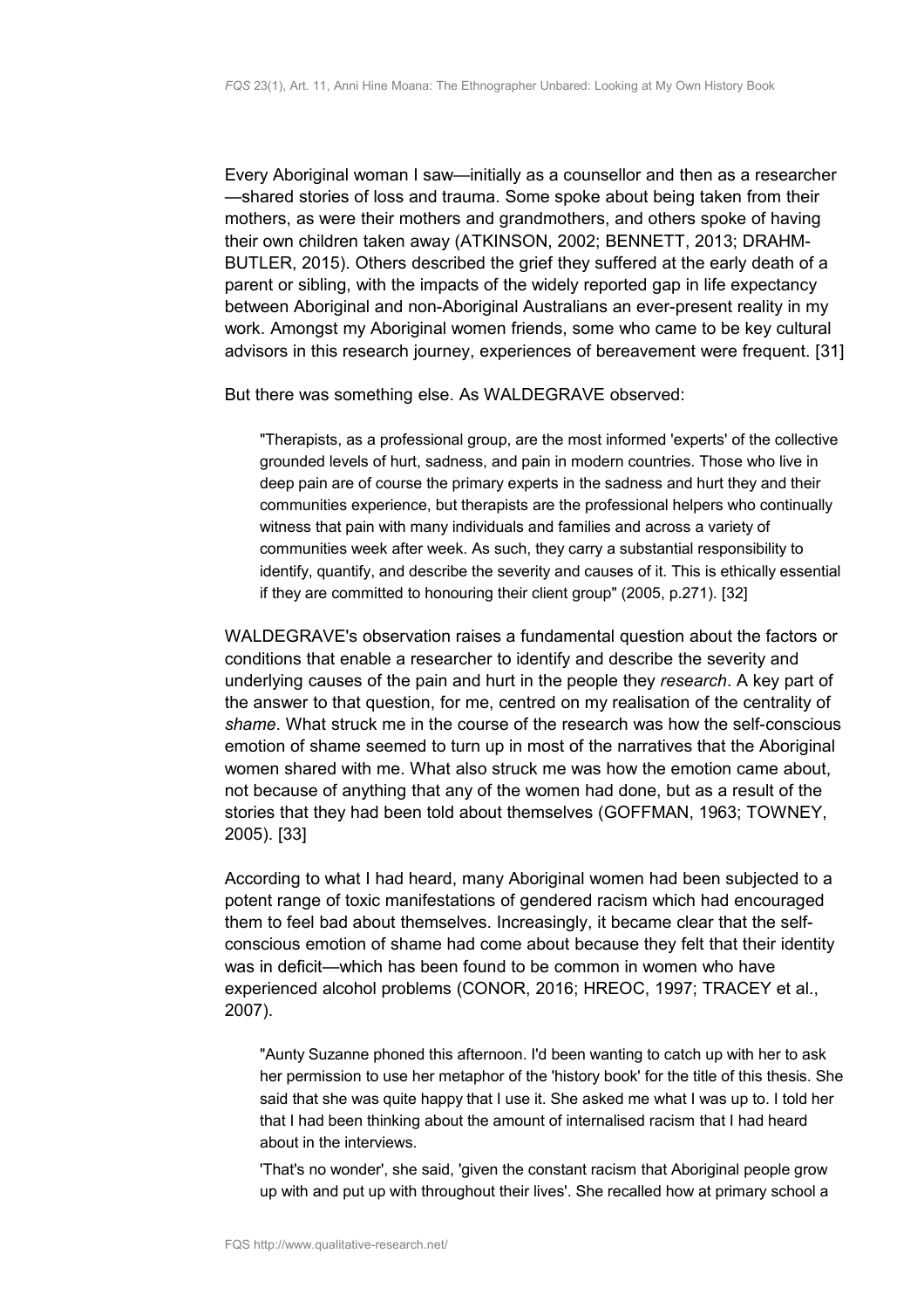teacher had said that Australian Aboriginal people were the ugliest people in the world. 'For me, as a kid, this was devastating. My foster mother said terribly racist things about me all the time. Told me I'd end up with rollers in my hair and a smoke hanging out of my mouth—just like all those other blackfellas (not that I've actually ever seen an Aboriginal woman with rollers in her hair) ... they'd tell us anything to make us feel bad about ourselves'" (Journal Entry, April 7, 2018). [34]

The stories that we are told about ourselves—and which, in turn, we tell ourselves —have a way of getting inside of us, and the prevailing discourses of indigenous deficit are prevalent in Australia (BENNETT, 2013; DRAHM-BUTLER, 2015; TOWNEY, 2005). It was the realisation of the power of the stories we are told, and tell ourselves, that determined the form of my PhD thesis as a narrative inquiry, rather than an analytical sociological study. The sociology is there, but refracted through the stories of the women, who, in the final analysis, own the knowledge of who they are and who they long to be. In the words of a key cultural mentor and senior counsellor Aunty Suzanne NELSON, each woman has what she describes as her own "history book" (HINE MOANA, 2018, 2020).

"Aunty Suzanne's use of the metaphor of looking at your own history book seems to have been very helpful in both reducing harmful alcohol use and in reducing shame for some of the women I have spoken to up here in Shepparton. When I spoke with her when I was here last November, I thought it sounded great, but it was after talking with Pearl and Ruby this week that I realised how powerful it was. Each of these women referred to the practice of 'looking at your own history book' as helping them to understand what had happened not only in their lives, but also to their families over many generations, and to feel better about themselves despite the ongoing experiences of racism and social stigma associated with their Aboriginality. The expression, coined by Aunty Suzanne, seems to have travelled.

Aunty Suzanne said that to look at the white history books, you wouldn't even know that Aboriginal people had been here/were here. One powerful message imparted to me by a number of Aboriginal women was how being Aboriginal can make you feel either invisible or all too visible and vulnerable to attack like AFL great and Australian of the Year 2014 Adam Goodes. Listening to Aunty Suzanne speak takes me back to when I first discovered that the personal is political" (Journal Entry, February 4, 2016). [35]

Reflecting on my own personal reasons for choosing the topic and exploring it in the way I had, I realised that my motivation came from the pages of my own "history book". My experience of alcohol and its associated harms has largely been through seeing its effects on others. I've never been able to drink as I have little tolerance, due to the lack of an enzyme that breaks down alcohol. One drink and I would laugh. A little more and I would become ill. [36]

My father when sober was a kind man with a strong desire to help others but he drank very heavily. It seemed as if he could never drink socially or in what AOD counsellors would describe as a "controlled manner"*.* Alcohol had a profound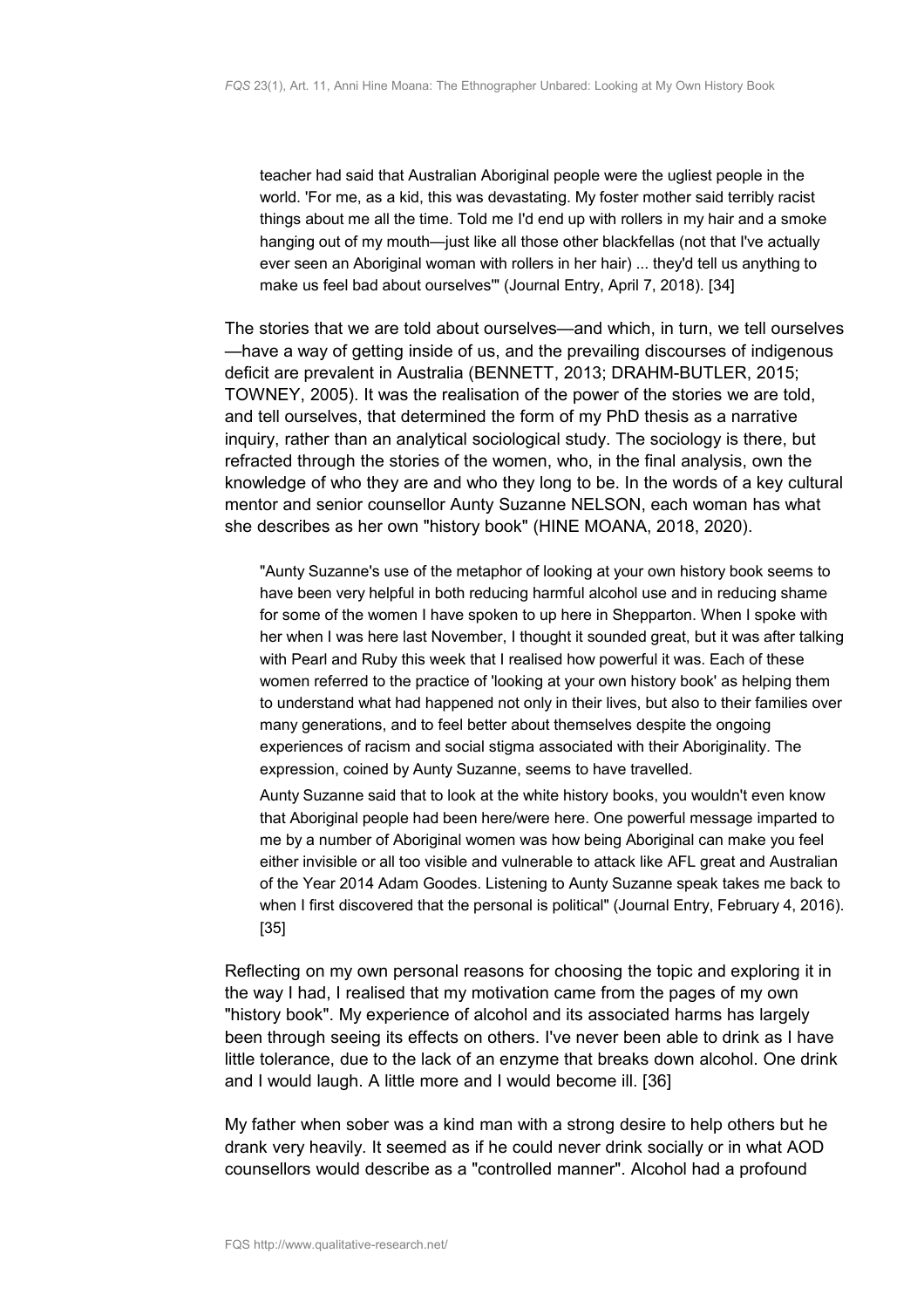effect upon him. He would become unpleasant to be around and when he drank would not stop until he lost consciousness. [37]

My mother, Marjorie, who had always been a very moderate social drinker, developed a serious problem with alcohol in her mid-forties. Following her death, I discovered that her heavy drinking was a response to a discovery that she had made about the circumstances surrounding her birth. It was a complicated story, which had a profound effect on her identity and triggered intense feelings of shame. Years after her death, reading letters that she had written to my father during her stays in psychiatric hospitals, I discovered some of her secrets and how she felt about them. One letter revealed how in conversation with a psychiatrist my mother had connected her problems with depression and alcohol with feelings of shame. Specifically, the letter told of the shame that she had experienced after her discovery that her birth mother, Alma, had been committed to a psychiatric asylum while pregnant, having been diagnosed with a type of melancholia/mania that was at that time described as insanity. Her mother's diagnosis had been made at a time during which the prevailing medical discourse represented women as essentially mentally unstable and prone to both depression and mania, particularly in the pre-natal and post-partum period (HOGAN, 2006; USSHER, 1991). Accessing my grandmother Alma's medical records and clinical notes, I was both interested and saddened to read the descriptions of her attitude and behaviour*,* which I found to be consistent with what would be commonly described today as depression. [38]

In her mother's absence, Marjorie was brought up by her grandmother whom she believed to be her mother. It was in her forties that she discovered that her birth mother was not only alive but living in a psychiatric hospital. Prior to this harrowing discovery, throughout her life my mother had experienced complex challenges to her sense of personal, social, and cultural identity. During my early years she would tell me that I must always act like a *lady* because behaving otherwise could bring ruin. Believing us to be somehow different from and not as good as others, she suggested that because we were of Maori descent on her mother's side of the family, I could not afford to be anything other than a proper lady. Her relationship to our Maori ancestry appeared to be ambivalent. It was okay, as long as it remained hidden from the public gaze. [39]

My motivations for choosing this particular topic were, therefore, professional and personal, and I wondered more than once, especially after talking to a lot of Australian Aboriginal community workers, why I had not recognised earlier the importance of the area of research to me. One Aboriginal family worker with whom I spent a lot of time said to me: "You're understanding your mother, why she drank, and you've seen it yourself as counsellor. Shame is why our women drink and it sounds like shame was a problem for your mum too." [40]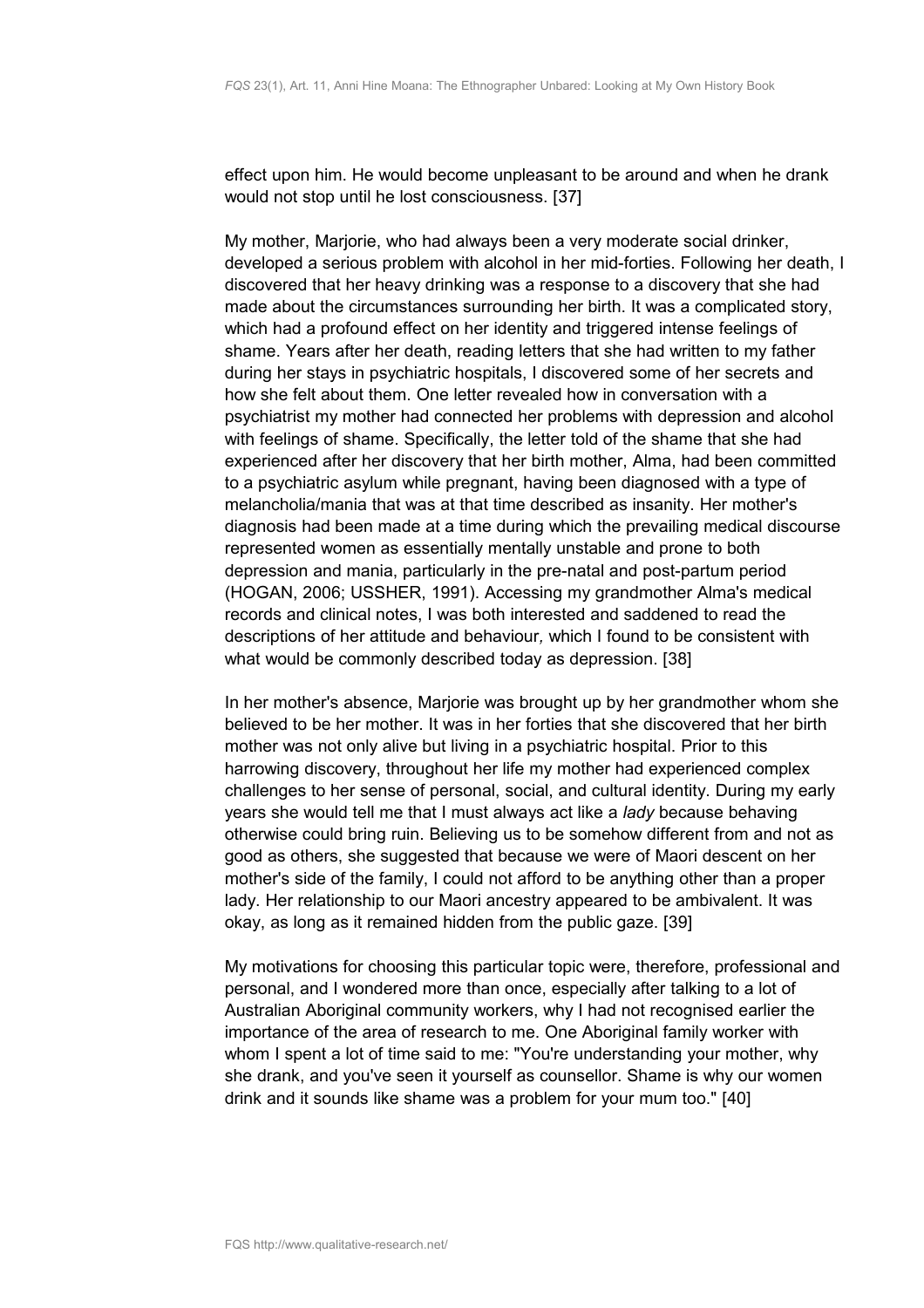## <span id="page-14-0"></span>**5. My Choice of a Narrative Methodology**

As outlined previously, my work as a counsellor and as a counselling educator was shaped by constructionist ideas, and this, together with an interest in how meaning is constituted through language (GERGEN, 1990), had led me towards critical psychology (PRILLELTENSKY & NELSON, 2002) and narrative approaches to therapy (WHITE & EPSTON, 1990; WINGARD & LESTER, 2001; WINGARD & MAJOR, 2015). Such approaches did not sit easily within the positivist culture of the School of Psychology at my university, and my supervisor asked me to choose another topic. I was not prepared to do this. Having worked for many years in community settings, I had developed the sense that therapeutic work must critically engage with the historical, political, cultural, and social contexts in which some problems flourish (WALDEGRAVE, 2012), particularly in relation to indigenous populations who have experienced settler-colonisation (BENNETT, 2013; CARVAJAL & YOUNG, 2008; DRAHM-BUTLER, 2015; DUDGEON, WRIGHT, PARADIES, GARVEY & WALKER, 2014; LAWSON TE-AHO, 2013; WOLFE, 2006). This understanding informed the approach of La Trobe University's Bouverie Centre, which had brought together highly regarded Aboriginal family therapists and researchers in its Indigenous training unit, and I approached the Centre and was accepted as a PhD candidate to research alcohol problems as experienced by Aboriginal women. [41]

At my first formal supervision meeting I shared some of my reservations about a non-Aboriginal Australian undertaking this type of research. On my way home from that first meeting, I ran into my friend Cecily, an Aboriginal community worker I had not seen for months. I was happy to see her, and I told her what I was up to, and where I had been that morning: "Well, darlin", she said, "we'd better have a coffee then ... let's find a place where we can have a yarn." [42]

Over coffee, I told her about my proposed research study. I said to her that what worried me most about going ahead was that I was aware that much of the research to date on Australian Aboriginal people had been undertaken by non-Aboriginal researchers, and provided little benefit to the participants (RIGNEY, 1999; SMITH, 1999). Cecily was reassuring:

"Well, I guess it also depends on how you do it and how you work with your Aboriginal participants. If you do this in such a way that mainstream AOD services can hear what Aboriginal counsellors who work with community, and their clients or former clients are saying, then that would be useful. It's needed. A lot of our women need help. As for the cultural stuff, I could certainly help to keep you on track, and I could help you find women who'd talk to you" (HINE MOANA, 2018, p.101). [43]

Aware that many Aboriginal women used mainstream AOD services, and that such choices were made for a range of reasons, Cecily said that she thought there was a lack of culturally safe counselling and support, with mainstream AOD services typically focusing on the substance use. In her view, that approach did not provide sufficient opportunities for women to tell their stories and feel heard, with too little acknowledgement of the huge generational trauma experienced by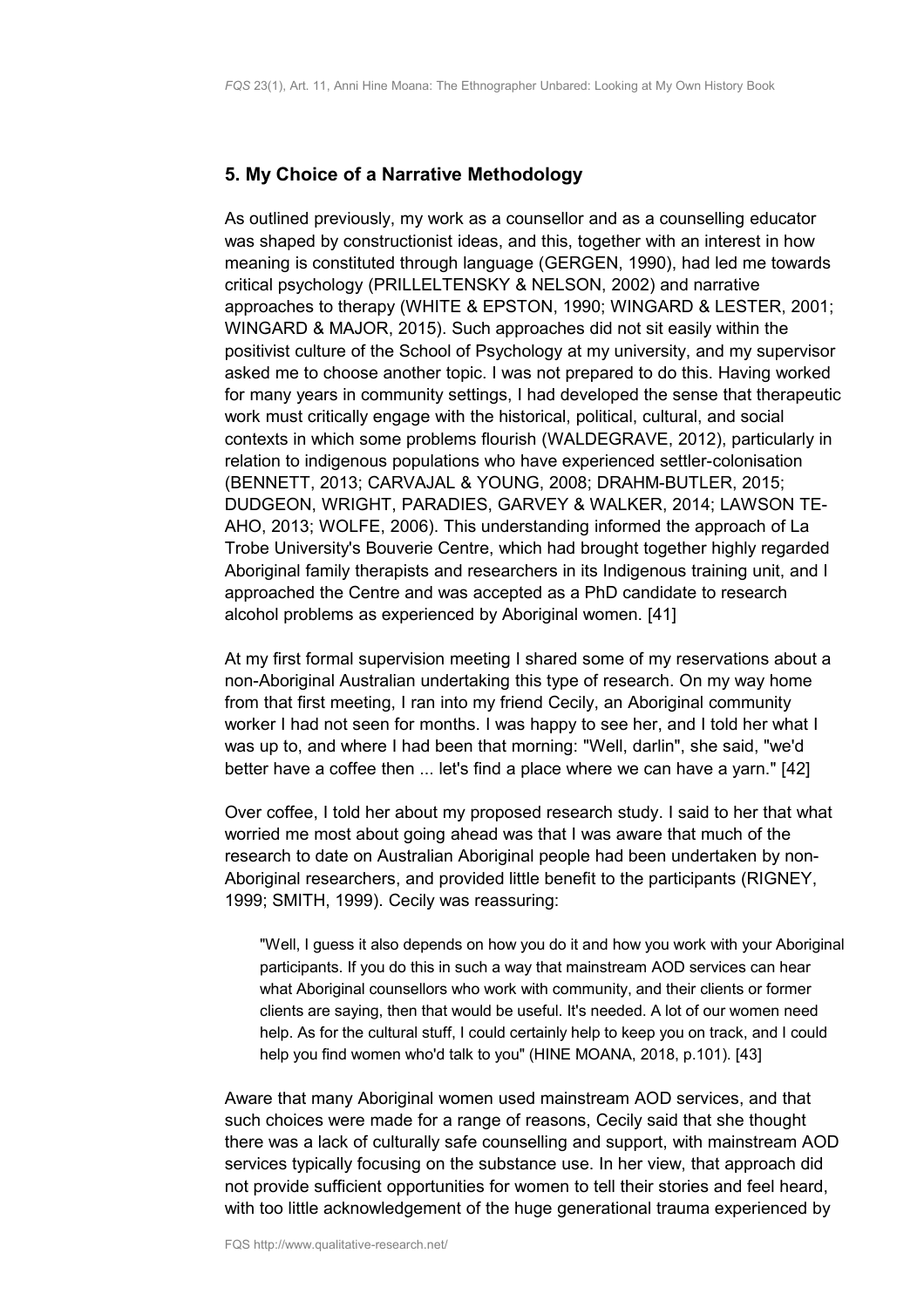Aboriginal women and the role that shame plays in the development of alcohol (or other drug) problems. [44]

"What happens", she said, "is that often women do not even get to tell their stories", which, in her view, was central to "getting on top of an alcohol problem". Cecily spoke of the prevalence of alcohol problems experienced by Aboriginal women in the community:

"It's hardly surprising though, given what they have been through—not enough is being done. The [mainstream AOD] services need to look at what Aboriginal women need. If the counsellors aren't taking into consideration the transgenerational trauma and all the racism that these women have experienced, then counselling for the alcohol issue probably isn't going to be much use. Aboriginal women have so much trauma and shame" (p.102). [45]

I asked her how she thought these experiences of shame might affect Aboriginal women's sense of identity:

"Well, it affects them a lot ... a lot of our girls and women, even when you start to realise what's happened in this country and stand up to racism and see Aboriginal identity as something to be proud of, it's [still] hard because the mainstream media ignore us Aboriginal women or they show us in a bad light. This kind of thing really affects a lot of the women. So, when you do this research, I reckon you'll find that pain and shame are big issues. I'd be happy to support you, Anni" (ibid.). [46]

To undertake the research, I needed to be *vouched for* (VICARY & WESTERMAN, 2004), and Cecily reminded me that our mutual friend, Deb, who had recently moved up to Shepparton to work in a senior role at Rumbalara Aboriginal Co-operative, would probably get behind the study, and speak to people in the community on my behalf. "Rumbalara could be a good place to start", she declared*.* [47]

## <span id="page-15-0"></span>**6. Rumbalara**

Some of the strongest relationships that I formed over the course of the research were with staff at the Rumbalara Aboriginal Co-operative, like Deb who had been involved in many health and wellbeing initiatives for Aboriginal women both in Melbourne and in Shepparton. When I first met her, she had been living in Melbourne. As Deb and I got to know each other, we would often talk about the prevalence of depression, anxiety and alcohol problems among Aboriginal women. I asked her once about the connection between shame as a selfconscious emotion and racism. Deb said that when I visualised an Aboriginal woman, I should try to see her as holding in each hand a suitcase, which carried the baggage of history. The items in these suitcases included the legacies of colonisation, transgenerational trauma, ongoing racism, abuse, and discrimination. She said that many Aboriginal women cannot put those suitcases down; they were always there and could be very heavy. "If you are responding to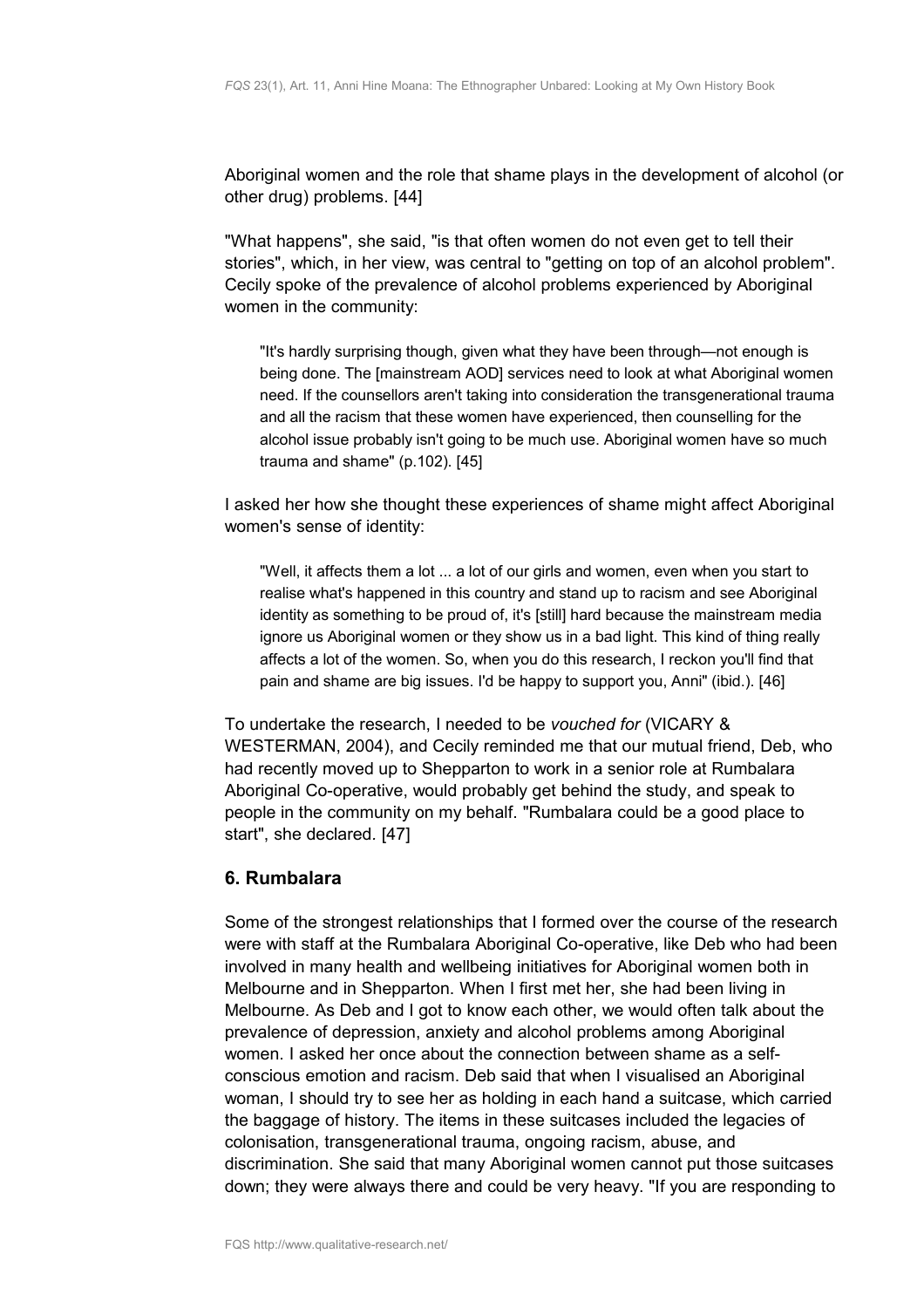problems experienced by Aboriginal women", Deb said, "you must keep in mind those suitcases" (HINE MOANA, 2018, p.104). [48]

The image stayed with me. Keeping the metaphor of the suitcases in mind helped in the counselling work that I was doing with the Aboriginal women in Melbourne, all of whom had experienced trauma, and some who had been stolen. When I telephoned her to tell her about my research proposal, Deb said that, based on her understanding of how I worked, she thought that I should go ahead. "It's got quite a lot to do with social identity", she said, "*a*ll the shit that we've been told about ourselves" (ibid.). Like Cecily, Deb thought that the study could be useful, and I was invited up to Shepparton to visit her workplace, Rumbalara. [49]

The Rumbalara Aboriginal Co-operative is an Aboriginal community-controlled organisation that delivers a range of services to Aboriginal and Torres Islander Australians living in the Murray-Goulburn Valley. Built on a site with a rich Aboriginal history that goes back thousands of years, the low, long buildings of Rumbalara hug the landscape, and even from a short distance, they almost disappear among the trees. It is a peaceful place. [50]

In the early days, some of the Aboriginal cultural informants I met with were encouraging; others told me that I would be incredibly lucky to get any Aboriginal women to talk about an *alcohol* problem. The key word here seemed to be alcohol. One Aboriginal community worker told me that it would be easier to get Aboriginal women to talk about the use of any other drug. The trope of the *drunk Aboriginal* was so deeply ingrained in the Australian settler-colonial psyche, they said, that it would be almost impossible to get women to talk about their alcohol use as there would be too much shame. [51]

In counselling, one hears bits and pieces of a story which starts with the *presenting problem*, the thing that the person attending a session most wants to talk about. I listen, we talk, we investigate the problem together, and so on. In undertaking the research, I was told story after story of women being taken away from the mothers or losing parents to early death, and shame associated with the experience of a flawed social identity (GOFFMAN, 1963). I was told about alcohol, how heavy drinking provided some relief from the emotional pain, and also the pain that it ultimately caused as it impacted on relationships, health and self-esteem. Telling their stories provided moments of catharsis for the women. Listening to them provided catharsis for me. Dorrie's story at the start of this article, unique as it is, was typical of many of the stories I was told. Sharing the stories forged a bond between me, the researcher, and the women, who weren't so much the "researched" as "co-researchers" engaged in a reciprocal and mutually affirming relationship of discovery. [52]

Before I left my interview with Dorrie that opens this article, she pressed me, again, to share her story with others. "People should know more about all this shit that went on and that's still going on" (HINE MOANA, 2018, p.144). I assured her that I would share her story and I thanked her. I felt haunted by Dorrie's story, but also privileged that she had shared it with me and had charged me with the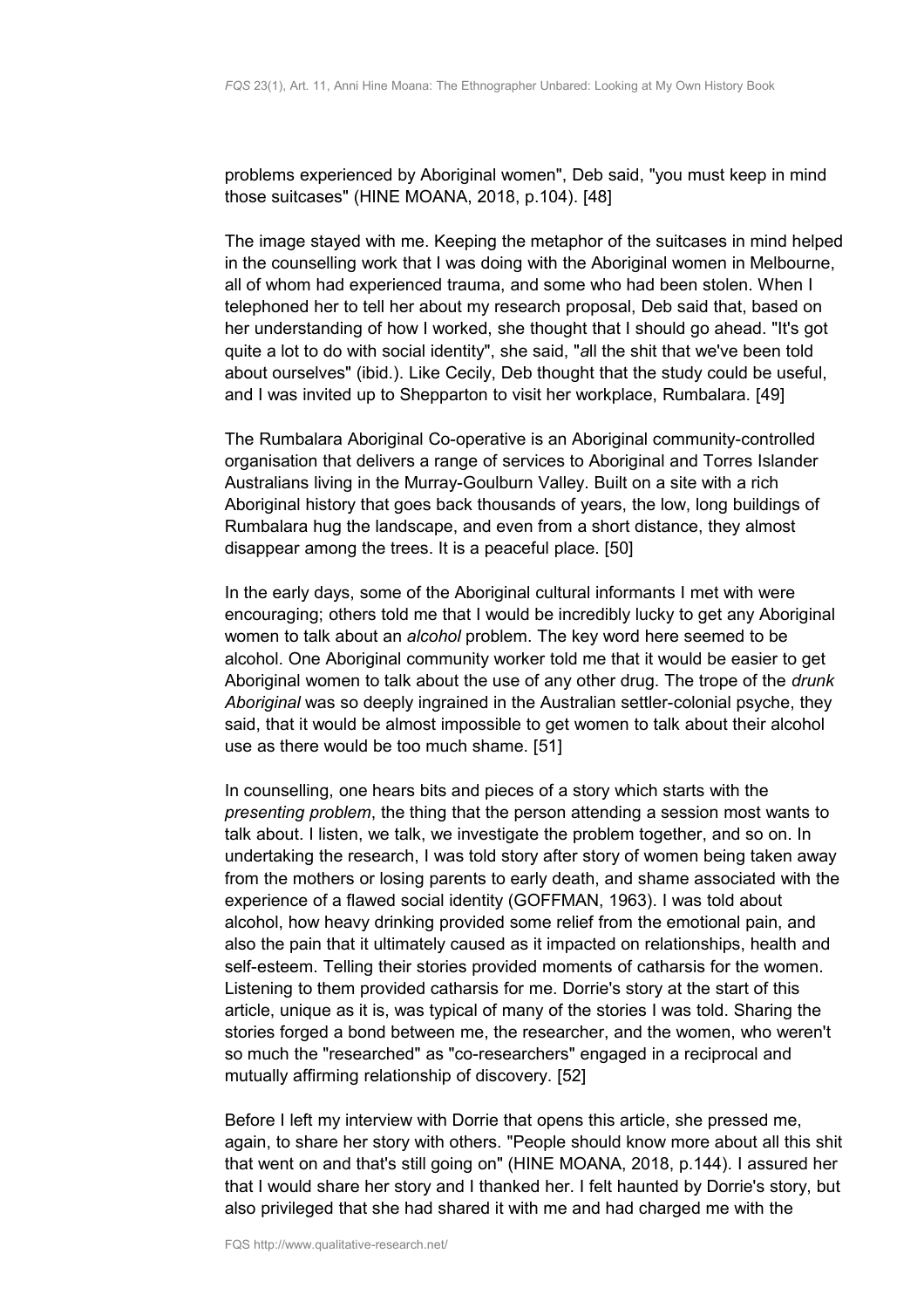responsibility of ensuring that others would hear it. It confirmed for me that my role as researcher in this project was not merely to record, but also to witness and to support the decolonisation of Aboriginal women (SMITH, 1999). [53]

I telephoned Dorrie some months later to see how she was doing. As soon as she realised who I was she asked me: "So, did you tell them? Did you tell them about what happened to me?" "Yes", I said, "I did. I did my best anyway, and I have shared your story". "Good", she said, "That's good". "We should have a women's group where we could all talk about what happened to us. We should write a book" (HINE MOANA, 2018, p.239). [54]

## <span id="page-17-0"></span>**7. Conclusion**

The book that Dorrie had spoken about wanting to write with other Aboriginal women would have been their own history book, and I would like to conclude by acknowledging Aboriginal counsellor and educator Aunty Suzanne NELSON's formulation and dissemination of the concept, which played a seminal role in how I approached the research. The emphasis that she placed on the importance of understanding one's own personal stories, which she described as "looking at your own history book", has had a profound effect on both the Aboriginal women and the Aboriginal counsellors and community workers who feature in this study. Her words have also had a profound effect on me, as has her personal support every step of the way. [55]

Some months after my thesis was passed, I called Aunty Suzanne to thank her and to tell her that without her support there would have been no thesis. She asked me if I thought that I had a better understanding of my own mother now. I said that I did, even though my mother was not an Australian Aboriginal and had not suffered anywhere near to the same extent that the women who had shared their stories had suffered. "But she had a bad time, Anni, and you always wondered why she started drinking. Now you know. Apart from the work you've done with Aboriginal women, she is one of the reasons you were so interested in this." "We can only heal ourselves, my sista", she insisted, "by looking at our own history books". [56]

Since undertaking this project I have looked further into my own history book and uncovered more family stories, and I have sought more understanding of the nature of transgenerational trauma and its legacies, which often include harmful alcohol and other drug use (HREOC, 1997; MATE, 2008). My own social identity remains complex, but I feel more comfortable with that complexity. I am a Melbourne woman with Italian, Maori and other mixed ancestry. I work alongside a lot of Aboriginal women, some of who, like Aunty Suzanne NELSON, call me "sista". In the past I have not claimed indigeneity, yet whenever I have visited Aotearoa/New Zealand I have always felt at home. [57]

Most importantly I have learned that shame, a toxic emotion associated with our fears about how others may see us, can be dissipated when we position our experiences in the appropriate social, historical, and political contexts. Through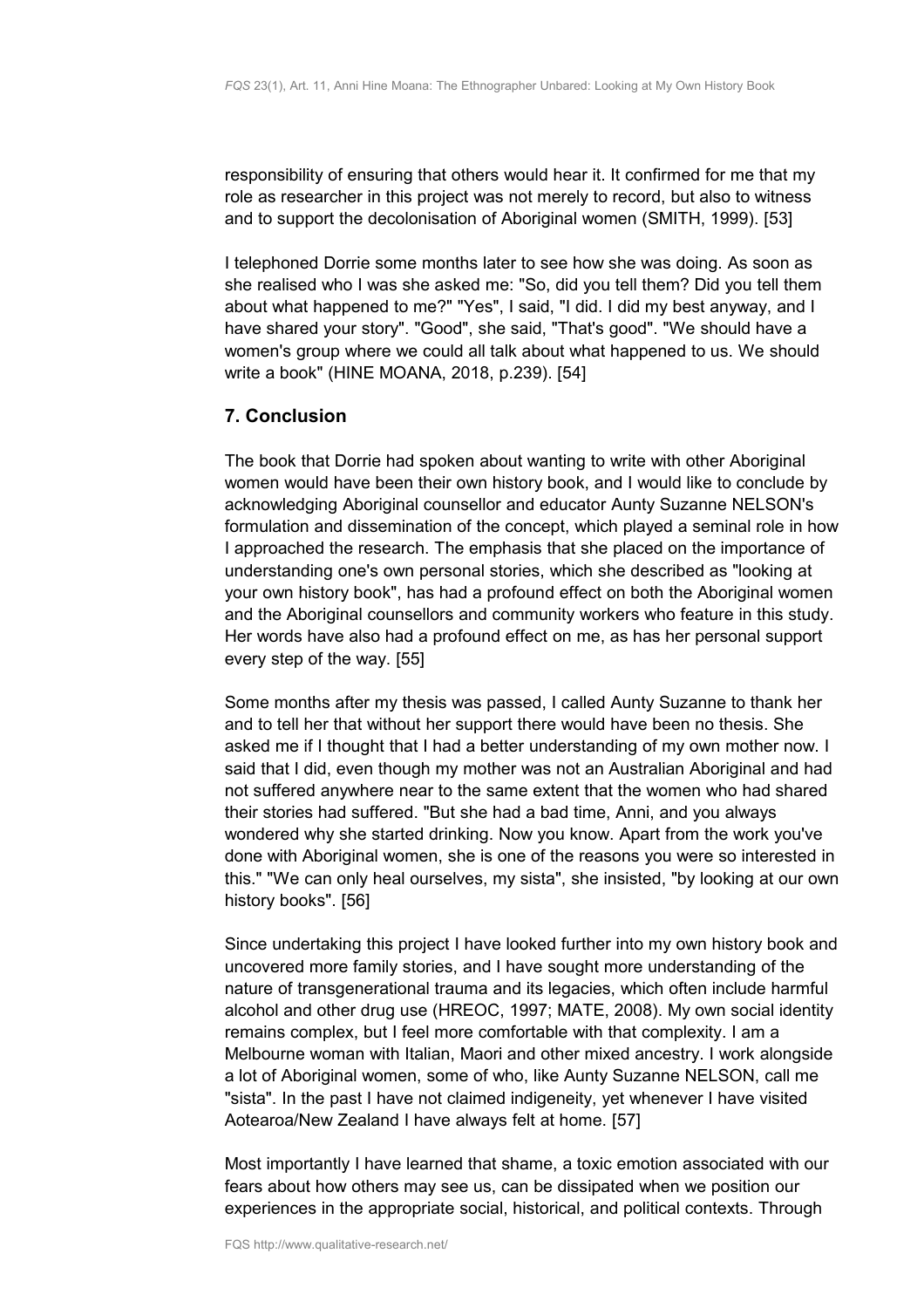finding a voice as a researcher committed to privileging the voices of Australian Aboriginal women whose voices have been historically silenced, I am no longer concerned that people may find out about the *problems* in my family of origin that I previously experienced as a stain on my identity. The Aboriginal counsellors and the women who use their services have helped me to heal my own past, which as Aunty Suzanne says, is an ongoing project. [58]

#### <span id="page-18-1"></span>**Acknowledgements**

I acknowledge the traditional owners of the land on which I live and work and pay my respects to Indigenous Elders past, present and emerging. My deepest thanks to the Australian Aboriginal counsellors, community workers and to the women who contributed to this research. I particularly want to thank Yorta Yorta elders Aunty Suzanne NELSON and Uncle Lance JAMES for their patience, wisdom, and guidance and for vouching for me. Without their support this project would not have been possible.

I wish to particularly thank Ron ADAMS, whose insight and wisdom have been deeply appreciated. I would also like to thank my other fellow ethnographers who have supported the development of this article: Robert NELSON, Hariz HALILOVICH, Zana VOLCIC, Emily GRAHAM and Jayne PITARD.

#### <span id="page-18-0"></span>**References**

Al-Natour, Ryan (2011). The impact of the researcher on the researched. *M/C Journal*, *14*(6), <https://doi.org/10.5204/mcj.428>[Accessed: December 16, 2021].

American Psychiatric Association (2013). *Diagnostic and statistical manual of mental disorders* (5th ed.). Arlington, VA: American Psychiatric Publishing.

Atkinson, Judy (2002). *Trauma trails, recreating song lines: The transgenerational effects of trauma in Indigenous Australia*. North Melbourne: Spinifex Press.

Bacon, Violet (2007). What potential might narrative therapy have to assist Indigenous Australians reduce substance misuse?. *Australian Aboriginal Studies: Journal of the Australian Institute of Aboriginal and Torres Strait Islander Studies*, *1*(1), 71-78.

Bacon, Violet (2013). Yarning and listening: Yarning and learning through stories. In Bindi Bennett, Sue Green, Stephanie Gilbert & Dawn Bessarab (Eds.), *Our voices: Aboriginal and Torres Strait Islander social work* (pp. 136-165). South Yarra: Palgrave Macmillan.

Bennett, Bindi (2013). The importance of Aboriginal and Torres Strait Islander history for social work students and graduates. In Bindi Bennett, Sue Green, Stephanie Gilbert & Dawn Bessarab (Eds.), *Our voices: Aboriginal and Torres Strait Islander social work* (pp.1-25). South Yarra: Palgrave Macmillan.

Berger, Peter & Luckmann, Thomas (1966). *The social construction of reality: A treatise in the sociology of knowledge*. Garden City, NY: Doubleday.

Brave Heart, Maria Yellow Horse (1999). Gender differences in the historical trauma response among the Lakota. *Journal of Health and Social Policy*, *10*(4), 1-21.

Brave Heart, Maria Yellow Horse (2004). The historical trauma response among natives and its relationship with substance abuse: A Lakota illustration. *Journal of Psychoactive Drugs*, *35*(1), 7- 13.

Brave Heart, Maria Yellow Horse & DeBruyn, Lemyra (1998). The American Indian Holocaust: Healing historical unresolved Grief. *American Indian and Alaska Native Mental Health Research*, *8*(2), 56-78.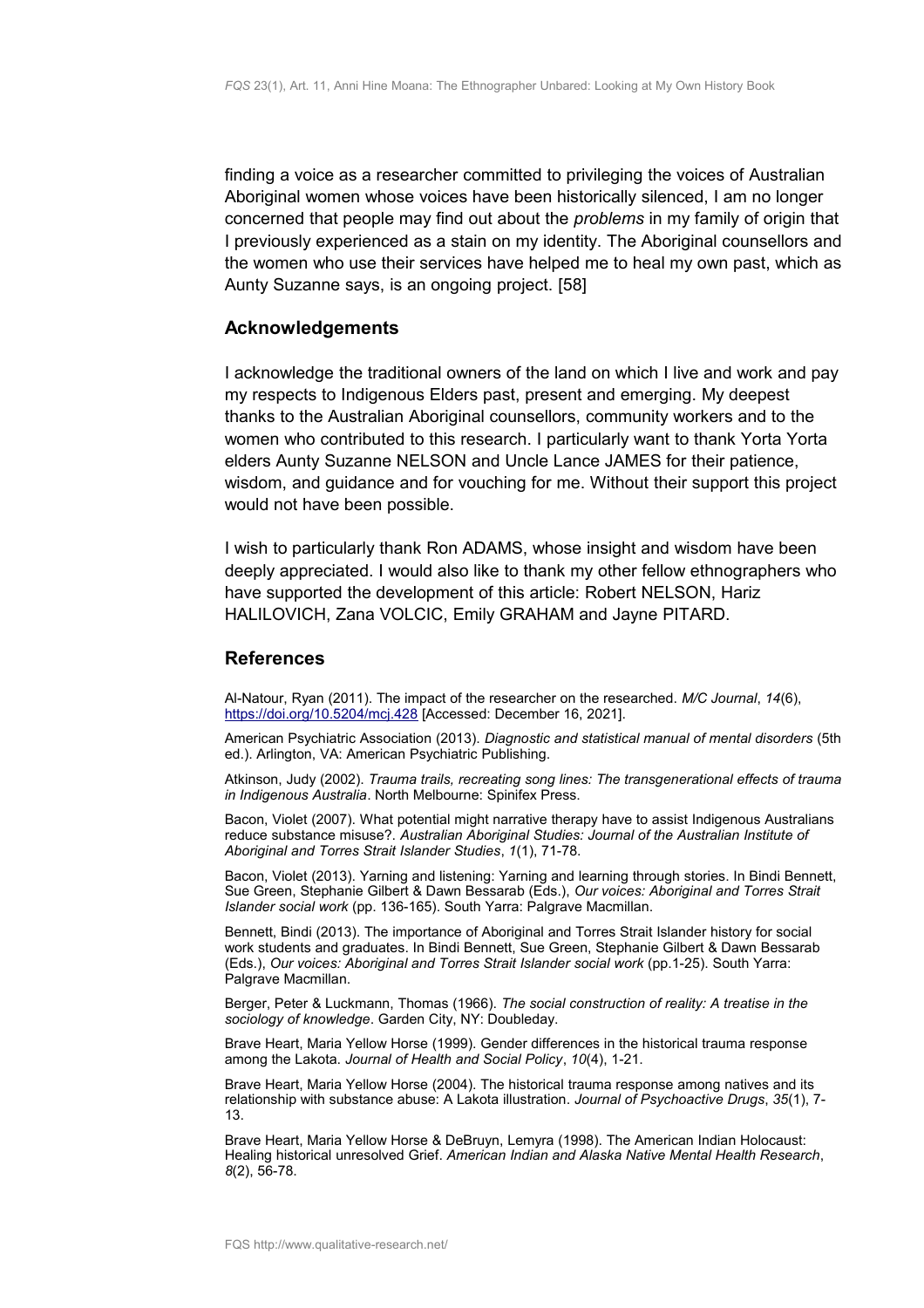Carter, Robert (2007). Racism and psychological and emotional injury: Recognising and assessing race-based traumatic stress. *The Counselling Psychologist*, *35*(1), 13-105.

Carvajal, Scott & Young, Robert (2008). Culturally based substance abuse treatment for American Indians/Alaska Natives and Latinos. *Journal of Ethnicity in Substance Abuse*, *88*, 207-222.

Chamberlain, Catherine; Gee, Graham; Brown, Stephanie; Atkinson, Judy; Hermann, Helen; Gartland, Deidre; Glover, Karen; Clark, Yvonne; Campbell, Sandra; Mensah, Fiona; Atkinson, Caroline; Brennan, Sue; McLachlan, Helen; Hirvonen, Tanja; Dyall, Danielle; Ralph, Naomi; Hokke, Stacey & Nicholson, Jan (2019). Healing the past by nurturing the future—co-designing perinatal strategies for Aboriginal and Torres Strait Islander parents experiencing complex trauma: Framework and protocol for a community-based participatory action research study. *BMJ Open*, *9*(6),<https://bmjopen.bmj.com/content/9/6/e028397>[Accessed: November 28, 2021].

Chaudry, Lubna Nazir (2000). Researching my people, researching myself: Fragments of reflexive tale. In Elizabeth St. Pierre & Wanda Pillow (Eds.), *Working the ruins/feminist post structural theory and methods in education* (pp.96-113). New York, NY: Routledge.

Conor, Liz (2016). *Skin deep: Settler impressions of Aboriginal women*. Crawley: University of Western Australia Publishing.

Dearing, Ronda; Stuewig, Jeffrey & Tangney, June Price (2005). On the importance of distinguishing shame from guilt: Relations to problematic alcohol and drug use. *Addictive Behaviours*, *30*(7), 1392-1404.

Denborough, David (2008). *Collective narrative practice: Responding to individuals, groups, and communities who have experienced trauma.* Adelaide: Dulwich Centre Publications.

Drahm-Butler, Tileah (2015). De-colonising identity stories. In Barbara Wingard, Carolynanha Johnson & Tileah Drahm-Butler (Eds.), *Aboriginal narrative practice: Honoring storylines of pride, strength and creativity* (pp.25-48). Adelaide: Dulwich Centre Publications.

Dudgeon, Pat; Wright, Michael; Paradies, Yin; Garvey, Darren & Walker, Iain (2014). Aboriginal social, cultural and historical contexts. In Pat Dudgeon, Helen Milroy & Roz Walker (Eds.), *Working together: Aboriginal and Torres Strait Islander mental health and wellbeing principles and practice* (2nd ed., pp.3-24). Canberra: Department of The Prime Minister and Cabinet, [https://www.telethonkids.org.au/globalassets/media/documents/aboriginal-health/working-together](https://www.telethonkids.org.au/globalassets/media/documents/aboriginal-health/working-together-second-edition/working-together-aboriginal-and-wellbeing-2014.pdf)[second-edition/working-together-aboriginal-and-wellbeing-2014.pdf](https://www.telethonkids.org.au/globalassets/media/documents/aboriginal-health/working-together-second-edition/working-together-aboriginal-and-wellbeing-2014.pdf) [ Accessed: December 21, 2021].

Foucault, Michel (1980 [1975]). *Power/knowledge: Selected interviews and other writings 1972- 1977* (transl. by C. Gordon). Harlow: Pearson Education.

Fox, Dennis & Prilleltensky, Isaac (1997). *Critical psychology: An introduction.* London: Sage.

Freedman, Jill & Combs, Gene (1996). Shifting paradigms: From systems to stories. In Jill Freedman & Gene Combs (Eds.), *Narrative therapy: The social construction of preferred realities* (pp.1-18). New York, NY: Norton.

Freire, Paulo (1970 [1968]). *Pedagogy of the oppressed.* New York, NY: Continuum.

Gee, Graham; Dudgeon, Pat; Schultz, Clinton; Hart, Amanda & Kelly, Kerrie (2014). Aboriginal and Torres Strait Islander social and emotional wellbeing. In Pat Dudgeon, Helen Milroy & Roz Walker (Eds.), *Working together: Aboriginal and Torres Strait Islander mental health and wellbeing principles and practice* (2nd ed., pp.55-68). Canberra: Commonwealth of Australia.

[Gergen, Kenneth J.](https://www.qualitative-research.net/index.php/fqs/people/board) (1990). Therapeutic professions and the diffusion of deficit. *Journal of Mind and Behaviour, 11*(3/4), 353-368.

Goffman, Erving (1963). *Stigma: Notes on the management of a spoiled identity*. New York, NY: Simon & Schuster.

Hine Moana, Anni (2018). "Looking at our own history book": Exploring through the stories of Aboriginal women the relationship between shame and problems with alcohol. *Doctoral Dissertation*, psychology, School of Psychology, La Trobe University, Melbourne, Australia, <http://hdl.handle.net/1959.9/567566>[Accessed: December 20, 2021].

Hine Moana, Anni (2020). On the relationship of shame and problems with alcohol: Through the narratives of Australian Aboriginal women. *Australian Journal of Community Work*, *1*(1),1-12, <https://www.acwa.org.au/wp-content/uploads/2021/01/AJCW-2019-2020-Hine-Moana.pdf> [Accessed: December 18, 2021].

Hogan, Susan (2006). The tyranny of the maternal body: Madness and maternity. *Women's History Magazine*, *54*, 21-30.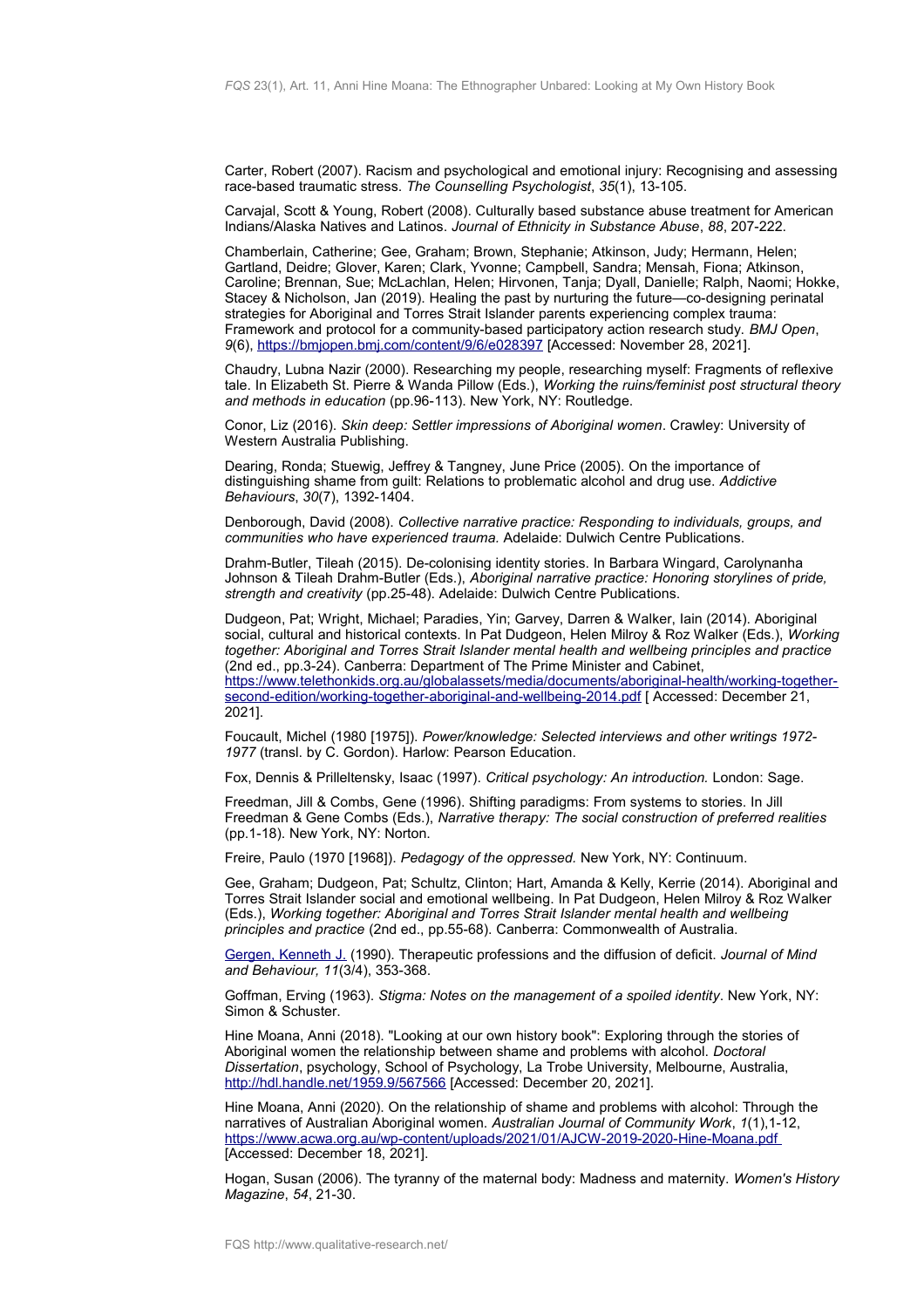Huggins, Jackie (1998). *Sister girl.* Brisbane: University of Queensland Press.

Human Rights and Equal Opportunity Commission (HREOC) (1997)*. Bringing them home: A guide to the findings and recommendations of the national inquiry into the separation of Aboriginal and Torres Strait Islander children from their families.* East Sydney: Human Rights and Equal Opportunity Commission,<https://humanrights.gov.au/our-work/bringing-them-home-report-1997> [Accessed: December 19, 2021].

Human Rights and Equal Opportunity Commission (HREOC) (2007). *Social justice report 2007, Chapter 3: The Northern Territory "Emergency Response" intervention—A human rights analysis*. Canberra: Human Rights and Equal Opportunity Commission, [https://www.humanrights.gov.au/sites/default/files/content/social\\_justice/sj\\_report/sjreport07/pdf/sjr](https://www.humanrights.gov.au/sites/default/files/content/social_justice/sj_report/sjreport07/pdf/sjr_2007.pdf) 2007.pdf [Accessed: November 29, 2021].

Johnson, Carolynanha (2015). Stepping out of missionary rules and closets of shame. In Barbara Wingard, Carolynanha Johnson & Tileah Drahm-Butler (Eds.), *Aboriginal narrative practice: Honoring storylines of pride, strength and creativit*y (pp.71-78). Adelaide: Dulwich Centre Publications.

Langton, Marcia (1993). *"Well, I heard it on the radio and I saw it on the television": An essay for The Australian Film Commission on the politics and aesthetics of filmmaking by and about Aboriginal people and things*. New South Wales: Australian Film Commission.

Lawson Te-Aho, Kerry (2013). Whaia Te Mauriora in pursuit of healing*: Theorising connections between soul healing, tribal self-determination and Maori suicide prevention in Aotearoa/New Zealand. Doctoral Dissertation*, psychology, School of Psychology, University of Victoria, Wellington, Aotearoa, New Zealand,<http://researcharchive.vuw.ac.nz/handle/10063/3086> [Accessed: November 29, 2021].

Manuel, George & Posluns, Michael (1974). *The Fourth world: An Indian reality*. Ontario: Collier-Macmillan Canada.

Mate, Gabor (2008). *In the realm of hungry ghosts*. Vancouver: North Atlantic Books.

McGregor, Russell (2002). "Breed out the colour" or the importance of being white. *Australian Historical Studies*, *33*(120), 286-302.

Mizock, Lauren; Harkins, Debra; Ray, Sukanya & Morant, Renee (2011). Researcher race in narrative interviews on traumatic racism. *Journal of Maltreatment, Aggression, and Trauma*, *20*(1), 39-56.

Morseu-Diop, Noritta (2013). Indigenous yarning modalities: An insider's perspective on respectful engagement with Torres Strait Islander clients. In Bindi Bennett, Sue Green, Stephanie Gilbert & Dawn Bessarab (Eds.), *Our voices: Aboriginal and Torres Strait Islander social work* (pp.114-135). South Yarra: Palgrave Macmillan.

Palanganas, Erlinda; C; Sanchez, Marion C.; Molinta, Ma. Visitacion P & Caricativo, Ruel, D. (2017). Reflexivity in qualitative research: A journey of learning. *The Qualitative Report*, *22*(2), 426- 438,<https://doi.org/10.46743/2160-3715/2017.2552>[Accessed: December 20, 2021].

Phelan, Jo; Lucas, Jeffrey; Ridgeway, Cecilia & Taylor, Catherine (2014). Stigma, status, and population health. *Social Science & Medicine*, *103*, 15-23, <https://www.ncbi.nlm.nih.gov/pmc/articles/PMC4091623/>[Accessed: June 13, 2017].

Potter-Efron, Ronald (2002). *Shame, guilt and alcoholism* (2nd ed.). New York, NY: Haworth Press.

Prilleltensky, Isaac (2008). The role of power in wellness, oppression and liberation: The promise of psycho-political validity. *Journal of Community Psychology, 36*(2),116-136.

Prilleltensky, Isaac & Nelson, Geoffrey (2002). *Doing psychology critically: Making a difference in diverse settings.* New York, NY: Palgrave MacMillan.

Ramirez, Lucio Cloud & Hammack, Phillip (2014). Surviving colonization and the quest for healing: Narrative and resilience among California Indian tribal leaders. *Transcultural Psychiatry*, *51*(1), 112- 133.

Rigney, Lester Irabinna (1999). Internationalization of an Indigenous anti-colonial cultural critique of research methodologies. *Wicazo Sa Review: Emergent Ideas in Native American Studies, 14*(2), 109-121.

Smith, Linda Tuwhai (1999). *Decolonising methodologies: Research and indigenous peoples*. London: Zed Books.

Stephens, Marguerita (2003). *White without soap: Philanthropy, caste and exclusion in colonial Victoria, 1835-1888: A political economy of race. Dissertation*, history, Department of History, The